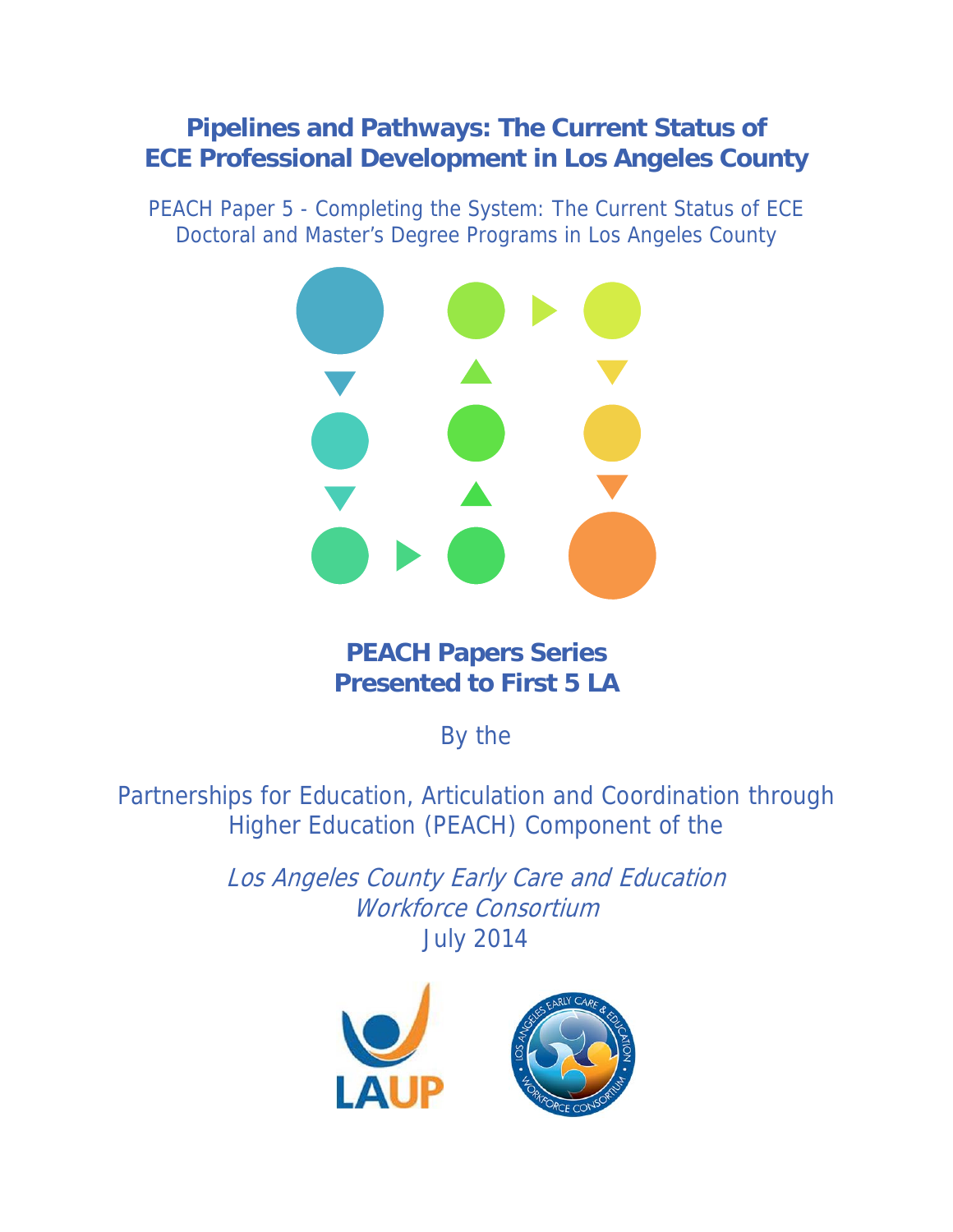# **Contributors to the PEACH Papers include:**

**Sloane Lefkowitz Burt PEACH, Editor** 

**Jan Fish PEACH, Consultant** 

**Toni Isaacs PEACH Program, Coordinator** 

**Yvonne Bailey Cal Poly Pomona** 

**Julie Benavides East Los Angeles College** 

**John Berndt LACOE 1 - Head Start** 

**Kathleen Bimber Los Angeles City College** 

**LaShawn Brinson Los Angeles Southwest College** 

**Stephen Bryant Cal Poly Pomona** 

**Edilma Cavazos PITC** 

**Kathi Cliff Los Angeles Southwest College** 

**Zee Cline CSU Chancellor's Office** 

**Alma Cortes UCLA** 

**Eileen Friscia Child Care Resource Center** 

**Allison Fuligni CSU, Los Angeles** 

**Kim Hall First 5 LA** 

 $\overline{a}$ 

**Denise Kennedy University of La Verne**  **Tara Henriquez LAUP** 

**Nancy Hurlbut Cal Poly Pomona** 

**Gary Huff Los Angeles Valley College** 

**Jacqueline Lopez LACOE** 

**Julia Love LAUP** 

**Abigale Jewkes Cal Poly Pomona** 

**Beth Kleinman LAUP** 

**Terri Lamb LAUP** 

**Rose Maina Los Angeles Trade Tech College** 

**Laura Manson Santa Monica College** 

**Sondra Moe Rio Hondo College** 

**Jennifer Montgomery El Camino College** 

**Joyce Munsch CSU, Northridge** 

**Christina Nigrelli Zero to Three** 

**Deborah Owens Glendale Community College** 

**Donna Rafanello Long Beach City College** 

**Marni Roosevelt Los Angeles Valley College** 

**George Philipp West Ed- E3 Institute** 

**Marni Roosevelt Los Angeles Valley College** 

**Barbra Rosner Pierce College** 

**Catalina Sanchez LACOE** 

**Judy Sanchez LACOE** 

**Ande Sanders Antelope Valley College** 

**Sharon Seidman CSU, Fullerton** 

**Janice Silver Los Angeles Mission College** 

**Cindy Stephens College of the Canyons** 

**Fiona Stewart Child Care Alliance of Los Angeles** 

**Linda Stroud Pasadena City College** 

**Dean Tagawa LAUSD ECE Division** 

**Rick Tuveson CSU, Long Beach** 

**Kathy Watanabe Mt. San Antonio College** 

**Amy Williams Banfield LAUP** 

**Kisha Williamson Mt. San Antonio College** 

**Randi Wolfe Tikkun Consulting** 

Explanations of the acronyms used for the organizations/agencies are provided in the reference section.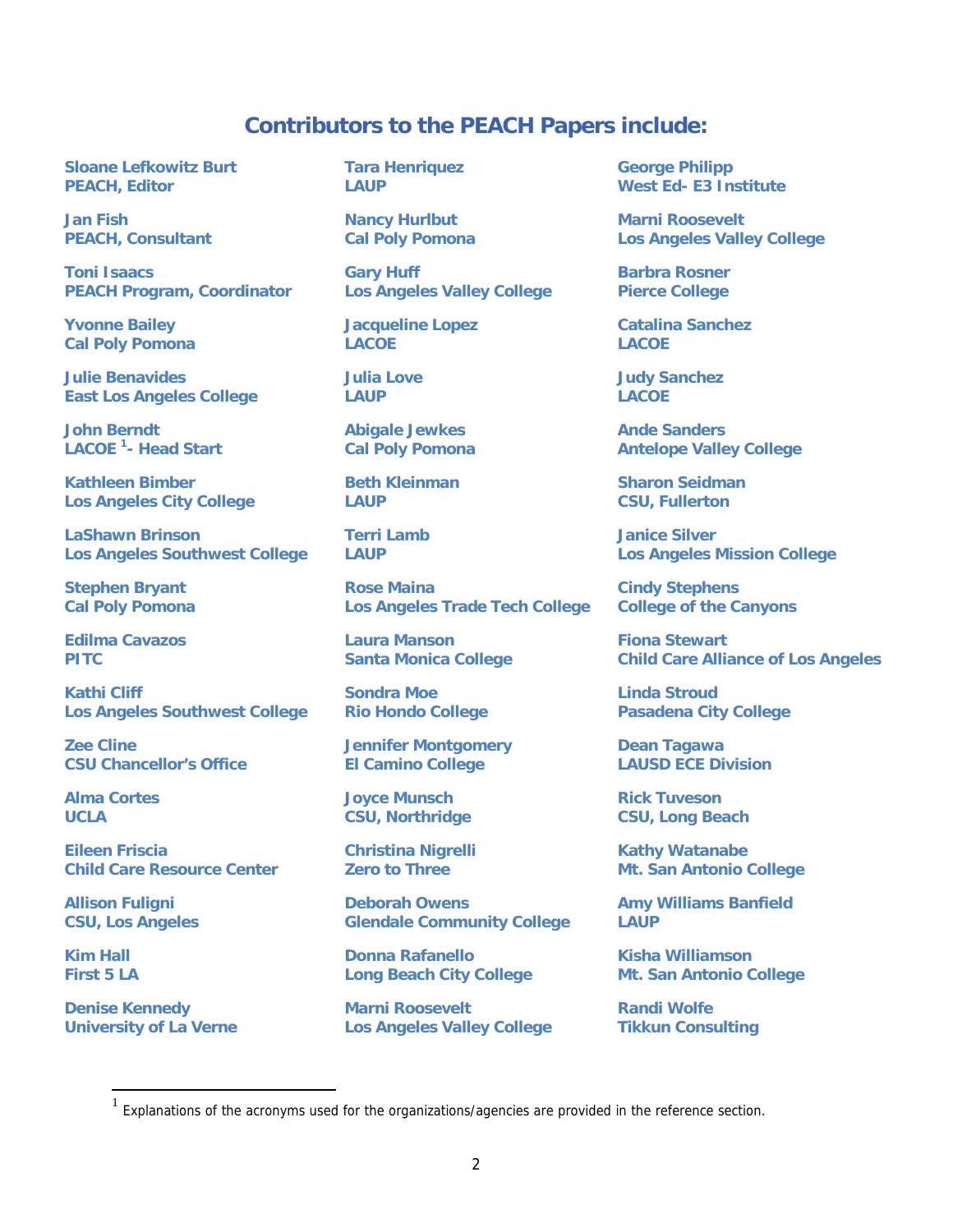# **PEACH Paper 5**

 $\overline{a}$ 

# **Completing the System: The Current Status of ECE Doctoral and Master's Degree Programs in Los Angeles County**

# **PEACH**

Partnerships for Education, Articulation and Coordination through Higher Education (PEACH), is the higher education component of the Los Angeles County Early Care and Education Workforce Consortium. PEACH is funded by the First 5 Commission of Los Angeles County (First 5 LA) for a 5-year period (2011- 2016) and administered by Los Angeles Universal Preschool (LAUP). PEACH currently includes Early Childhood Education/Child Development faculty representatives from fourteen Los Angeles county community colleges, 4 California State University (CSU) campuses, University of California, Los Angeles (UCLA) and 2 private universities (University of La Verne and Pepperdine University).

The mission of PEACH is to strengthen existing and support the development of new and enhanced, academic professional development pathways and related education programs for both the current and future early care and education<sup>2</sup> (ECE) workforce in Los Angeles County. The goals of PEACH focus on supporting the establishment and/or improvement of (a) the articulation of ECE-related<sup>3</sup> courses and academic degree programs from high school to community college, from community college to 4-year campus, and from a baccalaureate program to graduate study in ECE/Child Development; (b) the alignment of ECE-related courses with similar content from one institution of higher education (IHE) to another (e.g., course content, level of content, and similar course numbering); (c) existing and new ECErelated BA/BS programs; (d) advocacy for the development and approval of an ECE credential for

 $2$  There is a current shift in the field from using the term early *childhood* education when referring to ECE, to using early care and education. While ECE is used throughout the PEACH Papers all efforts were made to accurately reflect each program, agency or IHE's use of the term.

 $3$  ECE-related refers to disciplines that may address similar topics (e.g., child development, human development, developmental psychology, child and family studies) but are not directly focused on early childhood education or care and education. ECE professionals may receive degrees and/or training in these related disciplines.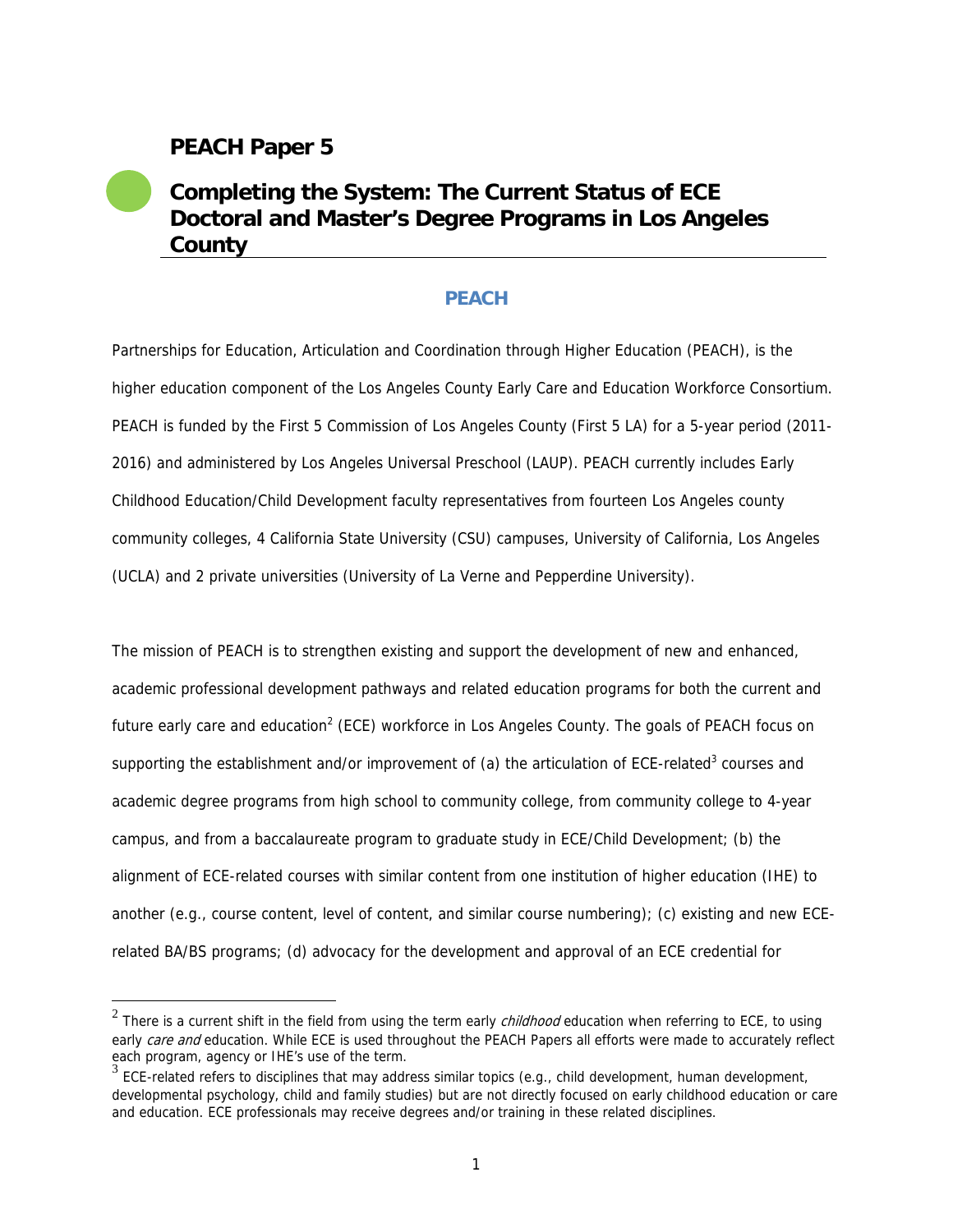professionals working with the youngest children, 0 to 8 years of age; (e) support for the development of an ECE-specific doctoral program in Los Angeles County; and (f) recommendations for increased codification of professional preparation of ECE trainers.

#### **PEACH Paper Series**

PEACH Paper 5 - Completing the System: The Current Status of ECE Doctoral and Master's Degree Programs in Los Angeles County is one in a series of six developed by the PEACH partners to describe the current status of professional development programs in IHEs in Los Angeles County as well as other elements of the professional preparation of the current and future ECE workforce.

The entire series includes the following related topics:

PEACH Paper 1 - Preparing the Foundation: Strengthening the ECE Workforce through the Professional Development System and Early Childhood Educator Competencies

PEACH Paper 2 - Joining Pipelines: Articulation and Alignment Between and Among the California Community Colleges, the California State University System, and Private Universities in Los Angeles **County** 

PEACH Paper 3 - Identifying Pathways to a Bachelor's Degree: The Current Status of ECE-Related Bachelor's Degree Programs in Los Angeles County

PEACH Paper 4 - Constructing New Routes: Considerations for the Development of an ECE Credential PEACH Paper 5 - Completing the System: The Current Status of ECE Doctoral and Master's Degree Programs in Los Angeles County

PEACH Paper 6 - Checking for Flow: The Current Status of ECE Training and ECE Trainer Competencies

PEACH Papers have been developed to provide background information to guide PEACH's work. The research, preparation and analysis for each paper in this series has been designed and conducted by PEACH partners. It should be noted that the information provided in the PEACH Papers represents a "snapshot in time" and are reflective of the PEACH authors' knowledge and understanding as of July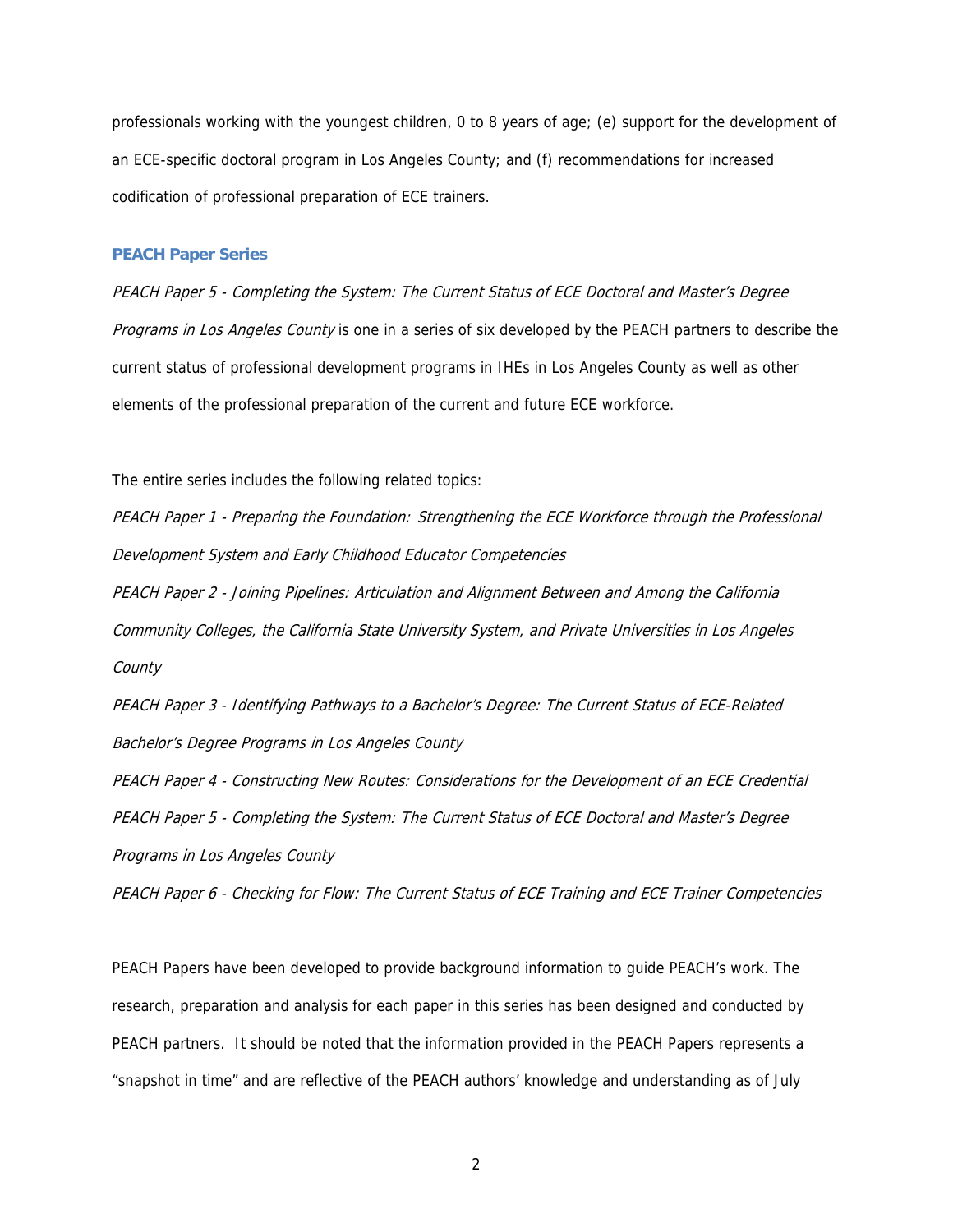2014. Our hope is that the information and analysis contained in the papers will serve to inform and inspire those involved in current systems efforts related to ECE workforce development in Los Angeles County, throughout California and beyond.

#### **Purpose of PEACH Paper 5**

PEACH Paper 5 - Completing the System: The Current Status of ECE Doctoral and Master's Degree Programs in Los Angeles County describes existing doctoral and master's degree programs for ECE professionals to pursue within the greater Los Angeles area. In addition, programs outside of LA County are highlighted as these provide examples of programs with a stronger emphasis on ECE-related (e.g., child development, human development, developmental psychology, child and family studies) disciplines. The rationale for ECE-specific higher degree options and the need for discipline specific doctoral programs within Los Angeles County are discussed as well.

# **Introduction**

With increasing attention to the quality of ECE programs and the related quality of teaching, as well as an understanding of the importance of teacher preparation (education), researchers have pointed out that California has an insufficient supply of professors and instructors who are prepared to educate the future generation of ECE teachers (Whitebook et al., 2004). Thus, Hyson, Horm, and Winton (2012) suggest that one of several steps needed to improve higher education faculty members' impact on future teachers, young children, and their families is to

invest in a pipeline of diverse, well-prepared future faculty with competencies to positively influence students and the broader early childhood field through robust preparation in content, pedagogy, and research and evaluation. This requires attention to expanding the number of doctoral programs, linking with existing interdisciplinary programs in early childhood special education, and expanding support for graduate students. (p.576)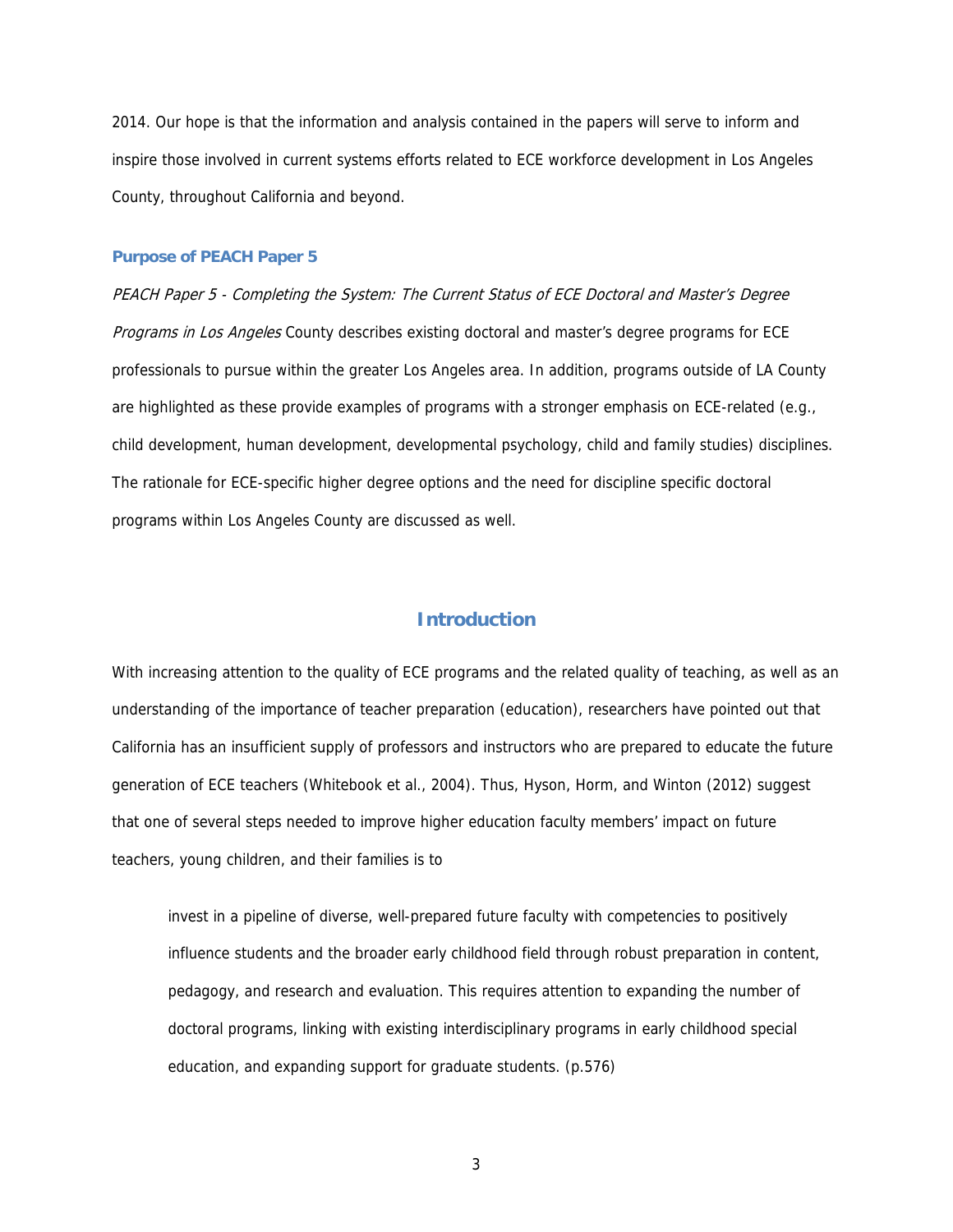To follow, the paper begins by providing a rationale for doctoral degree programs for ECE professionals.

# **The Case for the Doctoral Degree**

In response to the question, "Who Will Train the Next Generation of Teachers?" Whitebook et al. (2004) found that California has an insufficient supply of prepared professors and instructors to educate the future generation of ECE teachers. In examining this situation many challenges are presented. To begin, four-year colleges and universities report that finding and retaining instructors who specialize in early childhood education and who are also culturally and linguistically sensitive and representative of their student body is their greatest challenge (Early & Winton, 2001, as cited in Whitebook et al., 2004). Other challenges reported by ECE teacher preparation programs include: a shortage of full-time faculty positions, lack of faculty with experience in the changing populations of children and families, and lack of faculty with expertise in ECE (Whitebook, Bellm, Lee, & Sakai, 2005). Please refer to PEACH Paper 2 -Joining Pipelines: Articulation and Alignment Between and Among the California Community Colleges, the California State University System, and Private Universities in Los Angeles County and PEACH Paper 3 - Identifying Pathways to a Bachelor's Degree: The Current Status of ECE-Related Bachelor's Degree Programs in Los Angeles County for a more in-depth discussion of these issues.

While it is true that most faculty in California ECE-related teacher preparation programs have earned a master's degree or doctorate, they have varying levels of experience and education directly related to young children (Whitebook et al., 2005); this, in part, can be attributed to the fact that in California there is a limited number of master's and doctoral programs per se that focus on early care and education and/or child development, making it more challenging to prepare future faculty and leaders needed in the field of ECE (Whitebook et al., 2005). Still, it is important to examine the characteristics of faculty in ECErelated programs to better understand the need for more ECE-specific higher degree programs as a critical element of support for California's current and future ECE workforce. To illustrate, Whitebook and colleagues' (2005) survey of faculty from California IHEs found that the CSUs and UCs had a greater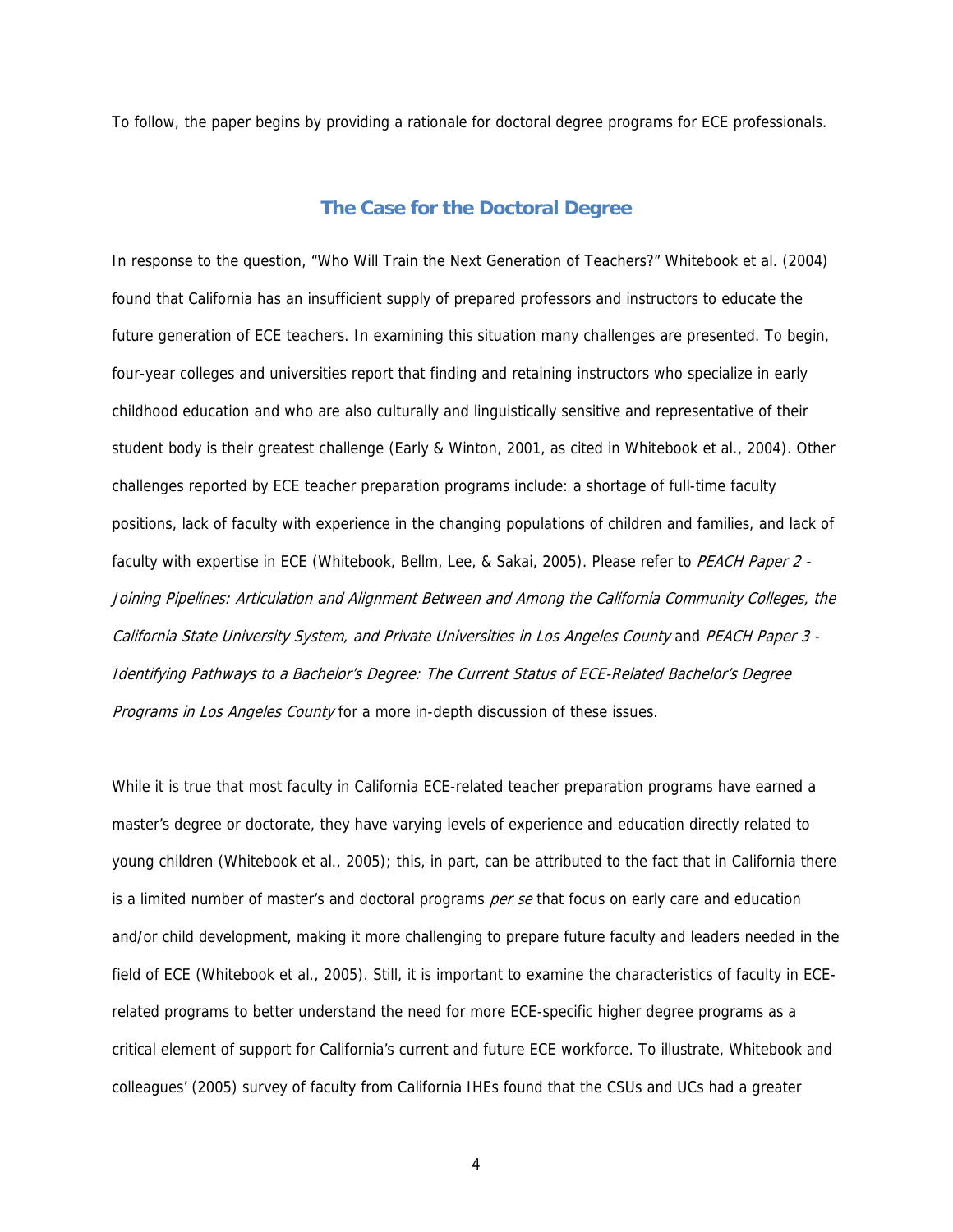percentage of faculty members with doctoral degrees (69% and 96% respectively) or master's degrees (31% and 4% respectively) than California Community Colleges (CCCs); a mere 8% of the faculty members at CCCs hold a doctorate and 83% hold a master's degree (Whitebook et al., 2005).

Though more faculty members at the university level have a higher degree than those at CCCs, community college faculty tend to have more ECE-specific or related degrees. There is a greater percentage of faculty members in ECE-specific community college teacher preparation programs who hold a degree in early childhood education or child development that specifically covers young children (63%), than there are at the university level (32% at CSUs and 57% at UCs). Whitebook et al. (2005) further explain that community college faculty are also more likely to have direct experience with children from birth to five years of age (85%) than faculty at the university level (41% at CSUs and 62% at UCs). As noted above, this situation is exacerbated by the reality that there are more master's degree programs related to ECE than there are doctoral programs in California.

As cited above, Hyson et al. (2012) suggest that diverse, well-prepared faculty are needed to support students' learning and development of specific ECE core knowledge, skills, and dispositions. This professional preparation requires "robust preparation in content, pedagogy, and research and evaluation" (p. 576). In addition, Whitebook et al. (2005) found that college and university faculty in programs where ECE professionals enrolled, tended to have less direct experience working with young children and families than did ECE community college faculty. The effects of these elements of a university professor's professional preparation are interrelated. For example, if doctoral preparation provides excellent content in research and evaluation, but lacks ECE content knowledge and/or adequate clinical practice or fieldwork experiences, a doctoral graduate may be prepared to teach research and evaluation principles but may be less able to generate ECE-specific research questions or provide students with real-life ECE program scenarios working with young children and their families, and for students, in turn, to generate their own research questions. Furthermore, if faculty do not have direct experience in the field it is may be challenging for them to effectively supervise the students' fieldwork experiences.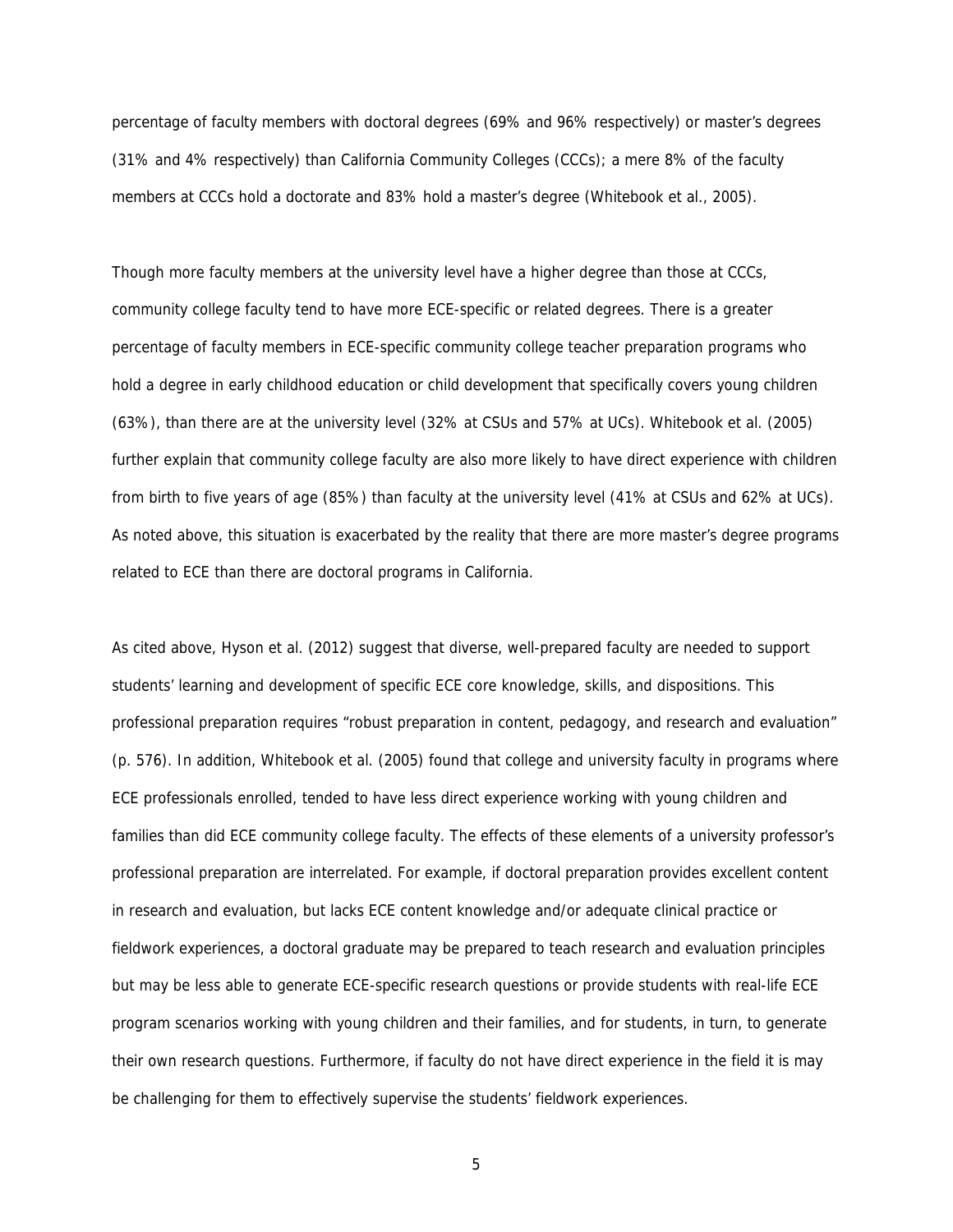In PEACH's review of some of the existing doctoral programs available in the Los Angeles County and other sample programs, it becomes clear that there are few programs that specialize in child or human development, and fewer with a focus specifically on ECE. Such programs will be described later in the paper.

#### **Building the Case for Doctoral Programs in ECE**

Given the importance of ECE-specific doctoral programs (i.e., those focused directly on ECE content and teacher preparation), it is critical to acknowledge the work that has been done to generate guidelines for the content, recognition, and accreditation of such programs; such guidelines are being utilized nationwide in current programs and can inform the modification or development of future ECE-related programs.

#### **NAEYC Professional Preparation Standards**

Key to this discussion, the National Association for the Education of Young Children (NAEYC, 2011) has developed seven Professional Preparation Standards for advanced programs (i.e., master's and doctoral level programs). These standards are intended to describe what early childhood professionals are expected to know and do, define essential learning outcomes in professional preparation programs, and present a shared vision of excellence. Moreover, the standards offer practitioners a framework for applying new knowledge to critical issues and support important early learning goals across settings serving children from birth through age 8. NAEYC (2011) authors note that the standards also support critical early childhood policy structures including professional credentialing, accreditation of professional preparation programs, state approval of teacher education programs, and state early childhood professional development systems.

Both the content and purposes of the NAEYC (2011) Professional Preparation Standards-Advanced Standards (listed below) underscore the role, value, and responsibilities of each ECE-related master's and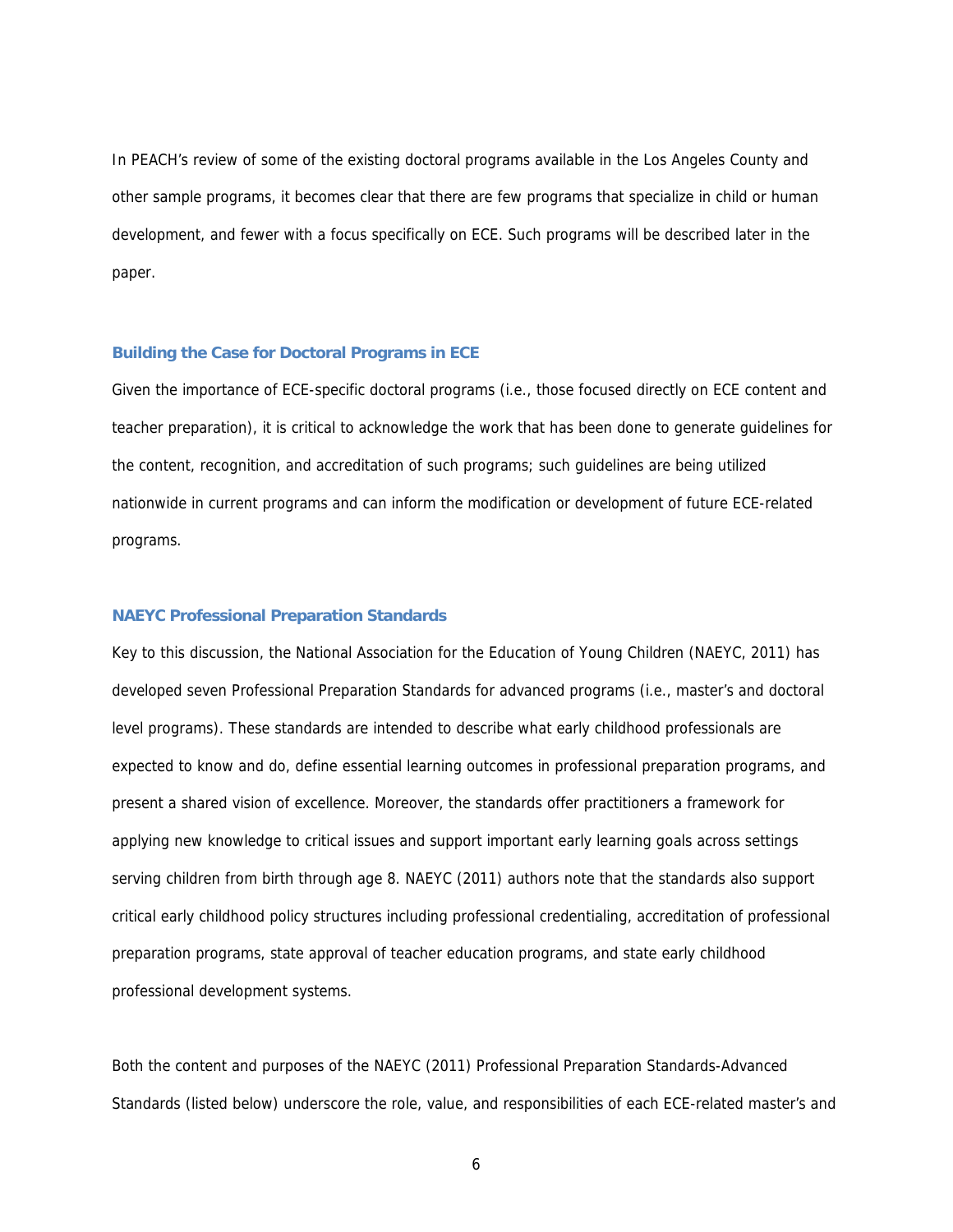doctoral degree program in the provision of essential ECE-specific knowledge, skills, and professional dispositions for the profession.

# Standard 1. Promoting Child Development and Learning

- Knowing and understanding young children's characteristics and needs
- Knowing and understanding the multiple influences on development and learning
- Using developmental knowledge to create healthy, respectful, supportive, and challenging learning environments

# Standard 2. Building Family and Community Relationships

- Knowing about and understanding diverse family and community characteristics
- Supporting and engaging families and communities through respectful, reciprocal relationships
- Involving families and communities in their children's development and learning

# Standard 3. Observing, Documenting, and Assessing to Support Young Children and Families

- Understanding the goals, benefits, and uses of assessment
- Knowing about and using observation, documentation, and other appropriate assessment tools and approaches
- Understanding and practicing responsible assessment to promote positive outcomes for each child
- Knowing about assessment partnerships with families and with professional colleagues

# Standard 4. Using Developmentally Effective Approaches to Connect with Children and Families

- Understanding positive relationships and supportive interactions as the foundation of their work with children
- Knowing and understanding effective strategies and tools for early education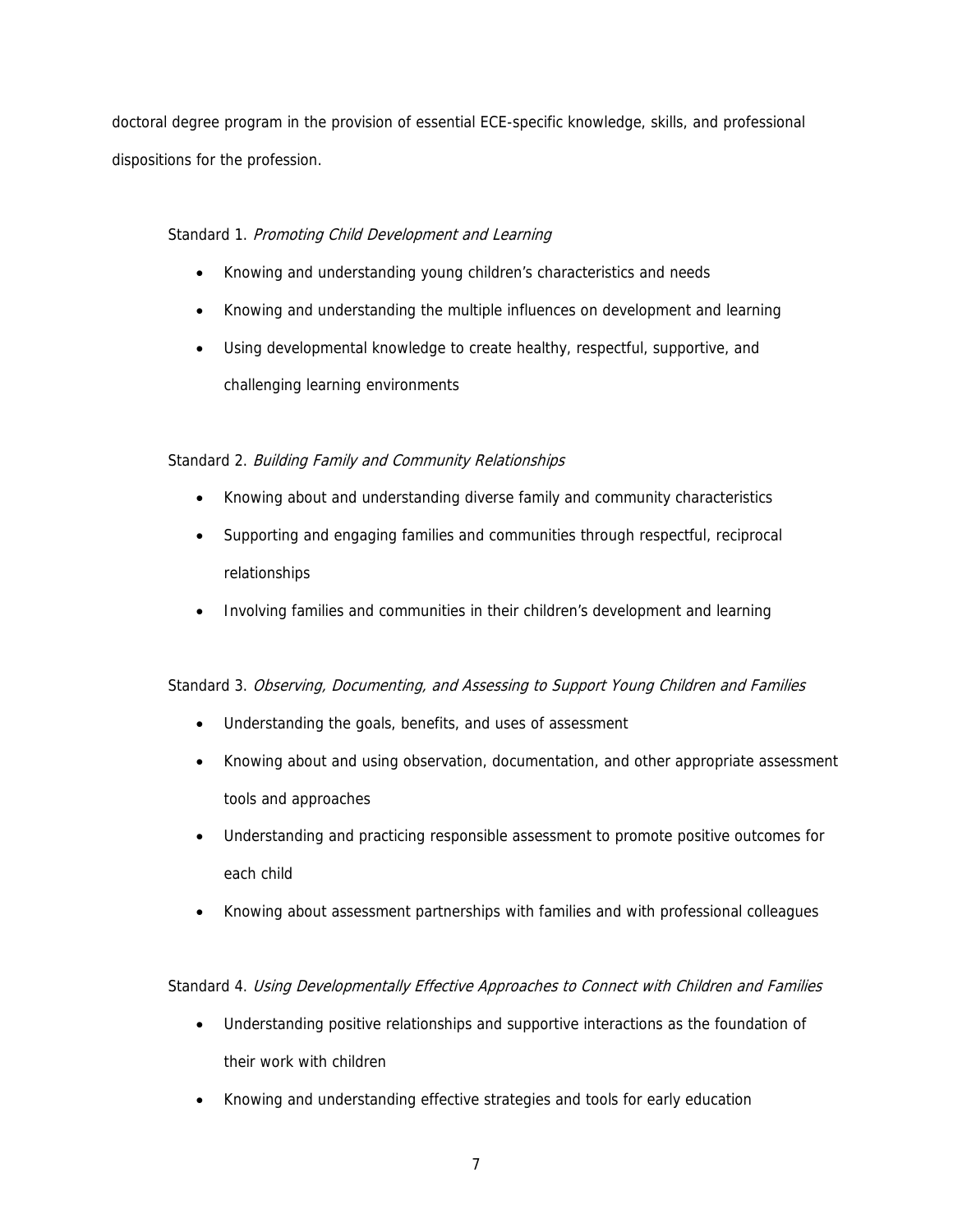- Using a broad repertoire of developmentally appropriate teaching/learning approaches
- Reflecting on their own practice to promote positive outcomes for each child

#### Standard 5. Using Content Knowledge to Build Meaningful Curriculum

- Understanding content knowledge and resources in academic disciplines
- Knowing and using the central concepts, inquiry tools, and structure of content areas or academic disciplines
- Using their own knowledge, appropriate early learning standards, and other resources to design, implement, and evaluate meaningful, challenging curricula for each child

#### Standard 6. Becoming a Professional

- Identifying and involving oneself with the early childhood field
- Knowing about and upholding ethical standards and other professional guidelines
- Engaging in continuous, collaborative learning to inform practice
- Integrating knowledgeable, reflective, and critical perspective on early education
- Engaging in informed advocacy for children and the profession

Standard 7. Early Childhood Field Experiences

- Opportunities to observe and practice in at least two of the three early childhood age groups (birth – age 3, 3-5, 5-8)
- Opportunities to observe and practice in at least two of the three main types of early education settings (early school grades, child care centers and homes, Head Start programs)

(NAEYC, 2011, pp. 48-59)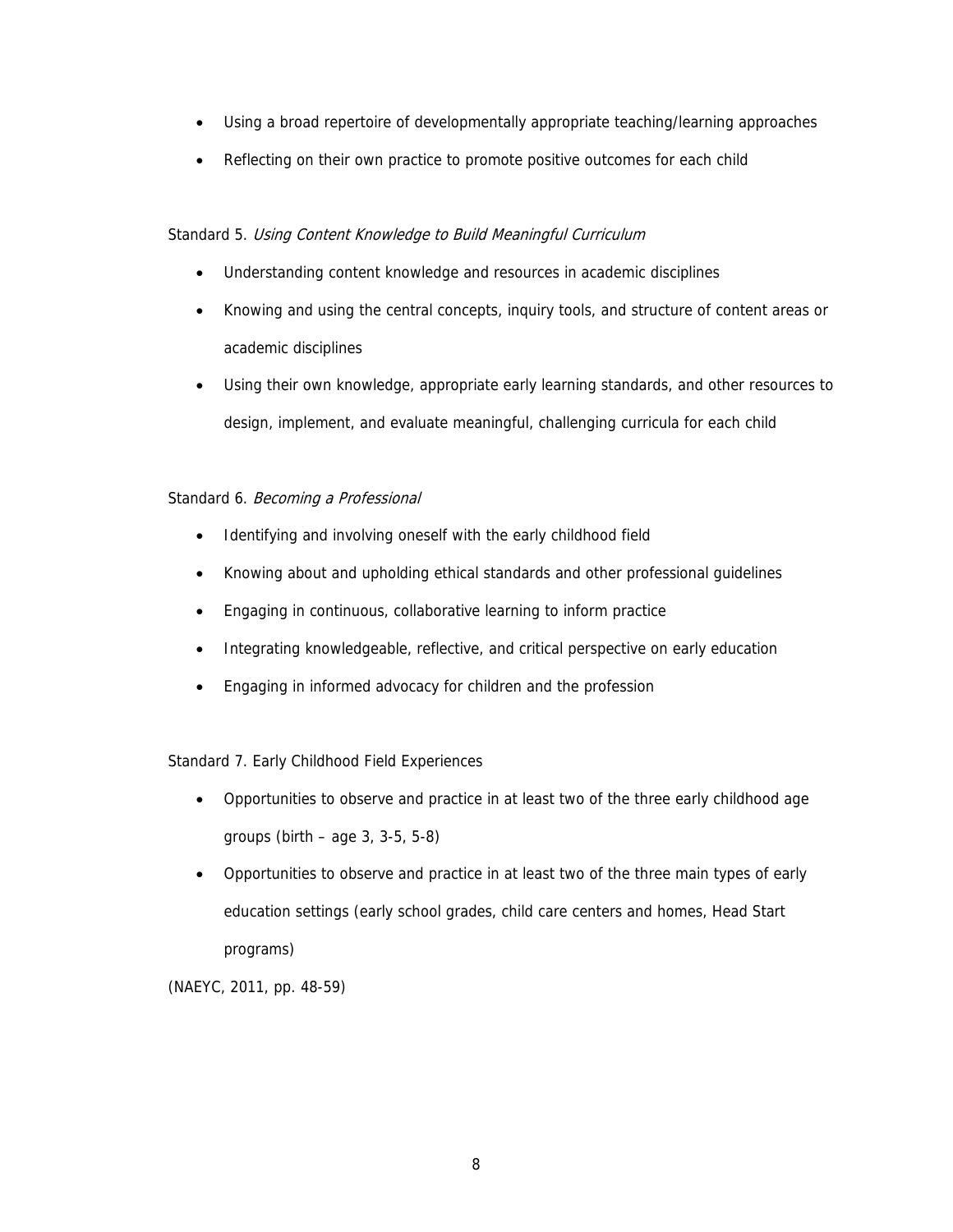#### **NAEYC Recognition and NCATE Accreditation**

NAEYC, together with the National Council for Accreditation of Teacher Education (NCATE), appraise ECErelated programs at four-year colleges and universities based on the seven standards listed above for master's and doctoral programs. In this process, NAEYC peer reviewers, who are faculty in ECE programs, evaluate the reports to determine whether programs meet the NAEYC Professional Preparation Standards-Advanced Standards. If so determined, the program receives National Recognition by NAEYC and, subsequently, the program goes on to be accredited by NCATE: This demonstrates a distinction of quality. Currently, all together there are over 450 NAEYC recognized programs at both the baccalaureate and graduate level in thirty-eight states (http://www.naeyc.org/ncate/).

#### **Recent Developments in California's Early Learning System**

Recent developments in the California's Early Learning System further reflect the need for a common professional foundation of knowledge, skills and dispositions in support of the professional development of the ECE workforce. These efforts include the California Department of Education Infant/Toddler Learning and Development Foundations, Preschool Learning Foundations, Curriculum Frameworks, Instructional Guides and the ECE Competencies—which are aligned with the Foundations—see http://www.cde.ca.gov/sp/cd/re/ececomps.asp and http://www.cde.ca.gov/sp/cd/re/cddpublications.asp. Furthermore, the state's Faculty Initiative Project (FIP) and Competency Integration Project (CIP) support IHE faculty's integration of the Foundations, Curriculum Frameworks, and the Competencies into ECE coursework at two-year, bachelor's and graduate level programs. More specifically, the purpose of the Faculty Initiative Project is to align and integrate essential content and competencies of key CDE/Early Education and Support Division (EESD) materials and initiatives with core early childhood education curriculum of the California Community College (CCC) and the California State University (CSU) systems (http://www.wested.org/facultyinitiative). The California Competencies Integration Project assists faculty in the systematic integration of the ECE Competencies into higher education coursework and programs as well as state-funded trainings

(https://www.childdevelopment.org/cs/cip/print/htdocs/mt/cip\_overview.htm).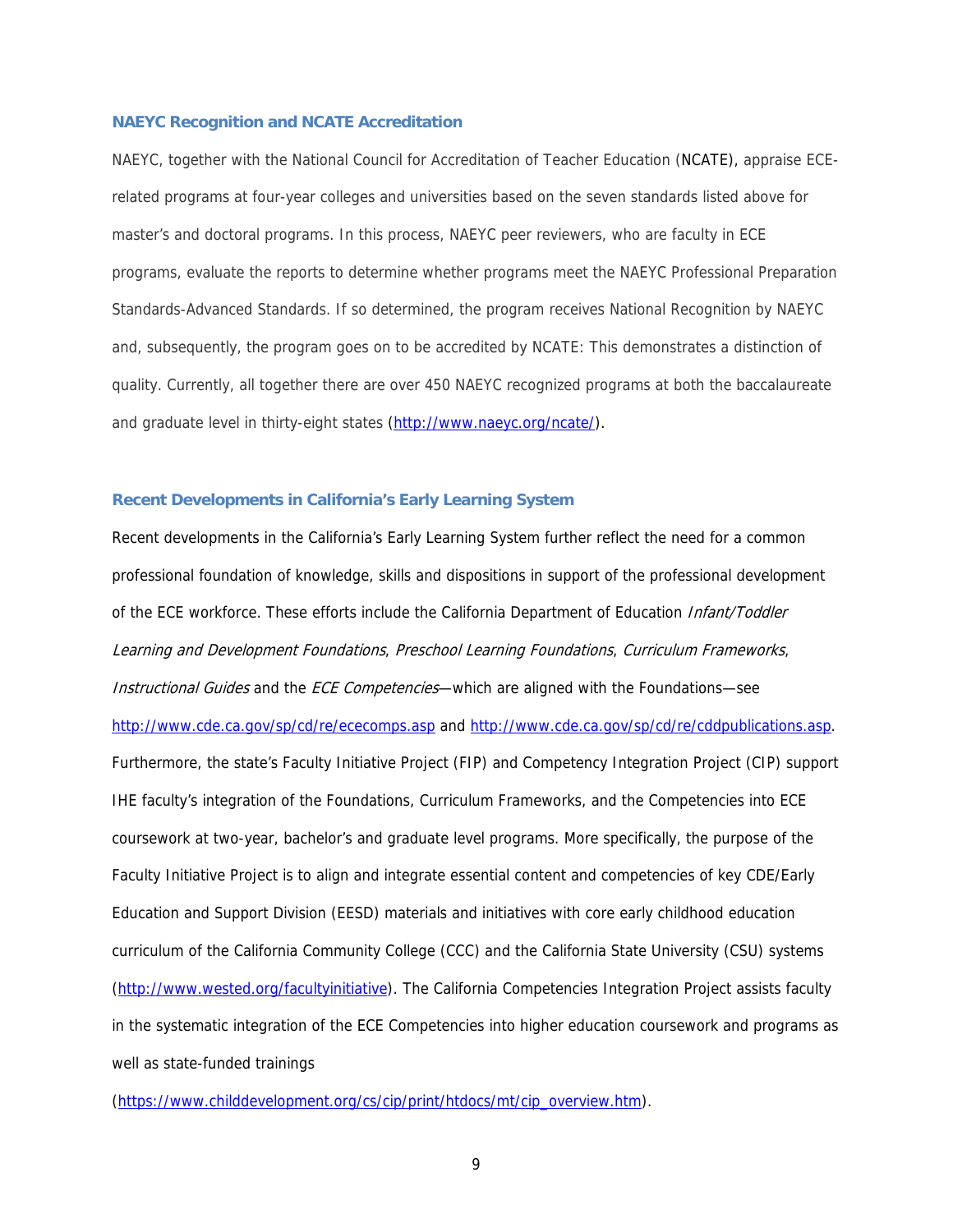These California initiatives join NAEYC/NCATE recognition and accreditation processes to reflect and confirm the essential role that professional foundations, competencies and standards have in ECE workforce professional preparation and in the professionalization of the ECE field *per se*. In turn, these state and national professional efforts strengthen the case for ECE-specific graduate programs to prepare future ECE-specific faculty for the California Community Colleges, California State University campuses, as well as the state's private colleges and university systems.

# **Existing Doctoral Programs in Los Angeles County**

As noted above, and with consideration for the importance of strengthening the ECE workforce, PEACH was charged with identifying doctoral programs in Los Angeles County for ECE professionals who may choose this pathway in their own career development. Available options include the doctoral programs in Educational Leadership offered at all five California State University (CSU) campuses in Los Angeles County. UCLA also offers a doctoral program in Human Development and Psychology. Pepperdine University and USC provide doctoral degree programs in Educational Leadership as well. These programs are highlighted in Table 5.1 with accompanying descriptions to follow.

#### **Table 5.1**

# **Doctoral Programs for ECE Professionals in the Greater Los Angeles Area**

| <b>University Campus</b>                    | College                                         | <b>Doctoral Program</b>       | Degree<br>Granted |
|---------------------------------------------|-------------------------------------------------|-------------------------------|-------------------|
| <b>California State University Campuses</b> |                                                 |                               |                   |
| CSU, Dominguez Hills                        | College of Education                            | <b>Educational Leadership</b> | Ed.D.             |
| CSU, Long Beach                             | College of Education                            | Educational Leadership        | Ed.D              |
| CSU, Los Angeles                            | College of Education                            | Educational Leadership        | Ed.D.             |
| CSU, Northridge                             | College of Education                            | Educational Leadership        | Ed.D.             |
| Cal Poly Pomona                             | College of Education and<br>Integrative Studies | Educational Leadership        | Ed.D              |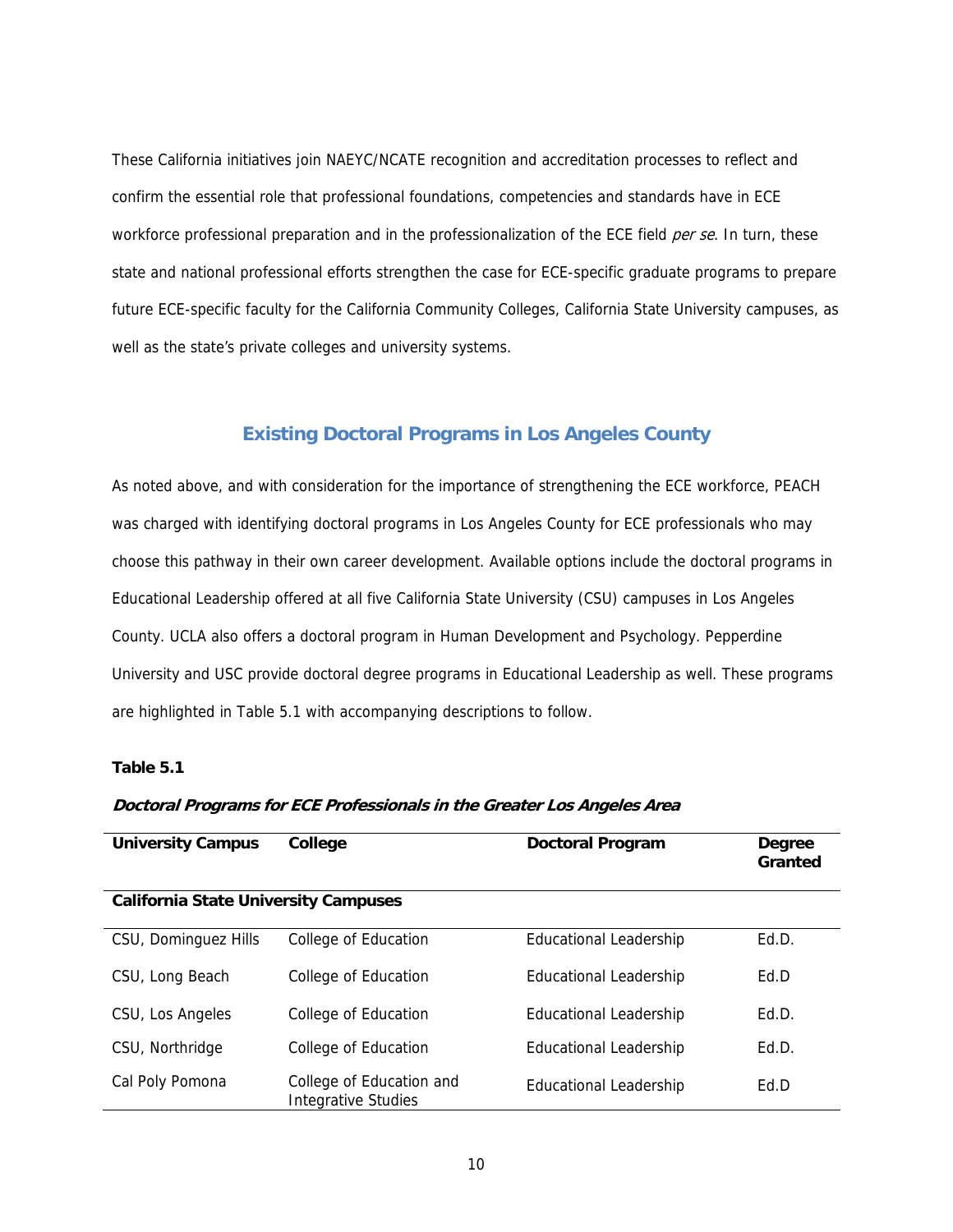| <b>University Campus</b>               | College                                        | <b>Doctoral Program</b>                               | Degree<br>Granted |
|----------------------------------------|------------------------------------------------|-------------------------------------------------------|-------------------|
|                                        |                                                |                                                       |                   |
| <b>University of California Campus</b> |                                                |                                                       |                   |
| <b>UCLA</b>                            | Graduate School of Education                   | Human Development and                                 | $Ph.D.$ &         |
|                                        | and Information Studies                        | Psychology & Educational<br>Leadership                | Ed.D.             |
| <b>Private Universities</b>            |                                                |                                                       |                   |
| Pepperdine University                  | Graduate School of Education<br>and Psychology | Educational Leadership,<br>Policy, and Administration | Ed.D.             |
| University of Southern<br>California   | School of Education                            | <b>Educational Leadership</b>                         | Ed.D.             |

#### **California State University Doctoral Programs**

In recent years, the CSU system was authorized to develop doctoral (Ed.D.) programs in Educational Leadership. To date, PEACH contacts have revealed that at least three of these Ed.D. programs (San Francisco State University, CSU Long Beach, and Sacramento State University) across the state have accepted individual applicants whose specialization is ECE.

As noted on the CSU website, CSU's Ed.D. programs

for educational leaders were authorized by the California Legislature in order to respond to the urgent need for well-prepared administrators to lead California's public schools and community colleges…designed to equip leaders with the necessary knowledge and skills to achieve reforms to improve student achievement. Each program uses a common framework that builds on nationally recognized P-12 and Community College professional standards and competencies for leaders…The Ed.D. programs link theory, research, and practice in programs that are directly relevant to P-12 and Community College needs in specific regions (www.calstate.edu/edd/).

In practice each of these programs may vary even though they share a common, system-wide vision and may be implemented in differing ways. The Los Angeles County CSU Educational Leadership doctoral programs are each described below.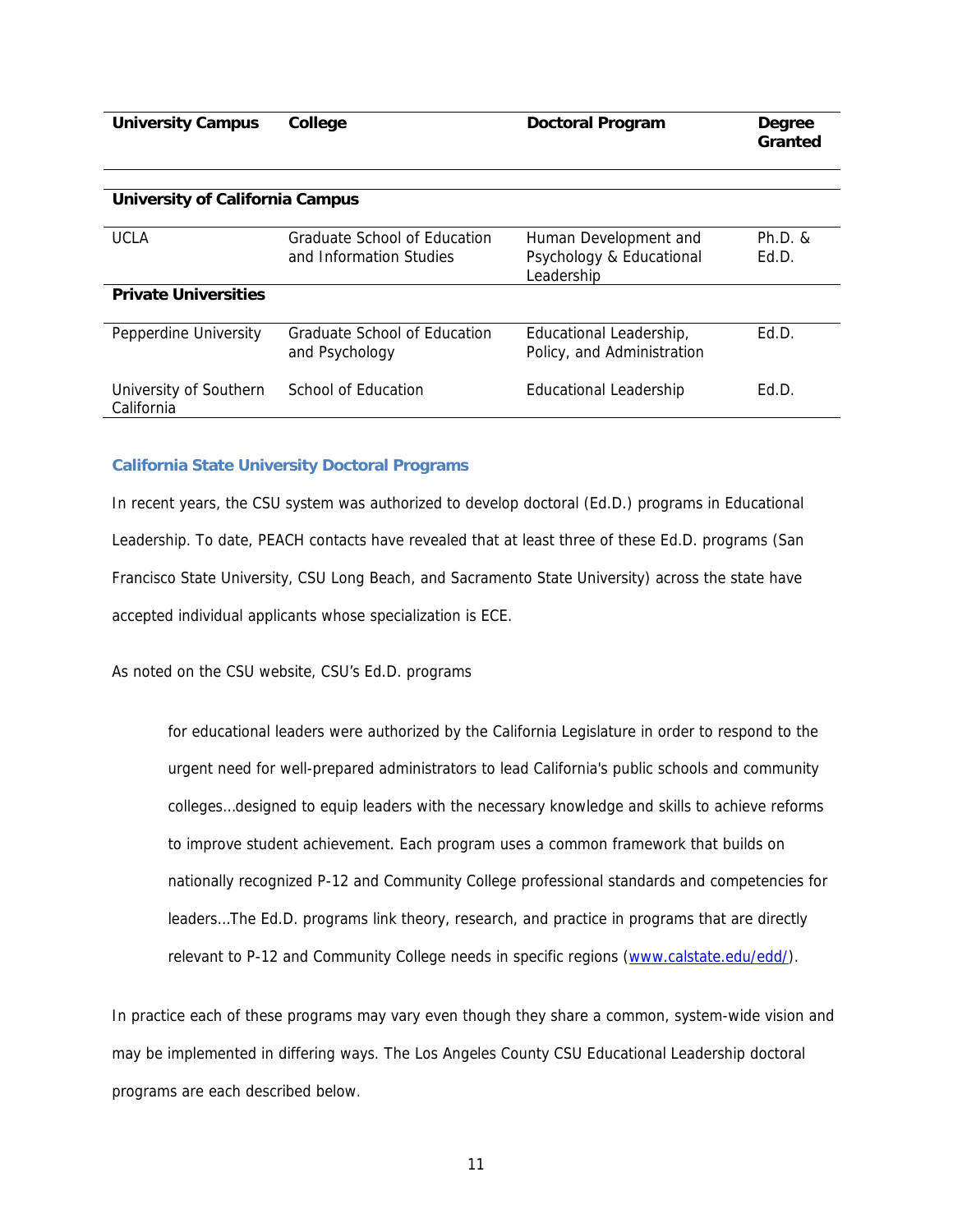It is important to note that for accuracy purposes the descriptions for each program were taken directly from and/or summarized based on information provided on university websites. Please visit each website for further information.

**California State University, Dominguez Hills.** California State University, Dominguez Hills (CSUDH) offers a unique professional Ed.D. program for PreK-12 educators who are interested in interdisciplinary leadership for improving teaching and learning of diverse learners in urban schools and colleges. The interdisciplinary doctoral program will prepare educational leaders capable of and committed to reforming schools, raising the quality of education, and increasing educational opportunity for Pre K-12 students especially in the areas of English, literacy, and special needs learners. The identification of researchbased practices, program interventions, and the critical professional development of teachers will occur with the preparation of dynamic, action-oriented, reform-minded educational leaders. Developing collaboration skills and developing other critical skills through collaboration is a prominent feature of the program because professionals typically need to work with colleagues to solve real-life problems. The Ed.D. creates a collaborative culture among students, faculty, mentors, and partners. The program offers a cohort structure, small pro-seminar and research seminar groups, applied laboratories, professional mentoring, and thematic dissertations—all contributing to the development of individual and collaborative leadership that will be central to the program (http://teachingcommons.cdl.edu/edleadership/csudh/).

**California State University, Long Beach.** California State University, Long Beach (CSULB) offers an Ed.D. in Educational Leadership. The program's mission is "to support dynamic, transformative, socially responsible leaders who engage others, value diversity, operate with academic integrity, and believe in people and their educational futures" (http://www.ced.csulb.edu/asec/academic/leadership). Graduates of the program are prepared to be educational leaders in PreK-12 and postsecondary education settings. The program is designed for working professionals who seek to further influence educational policy and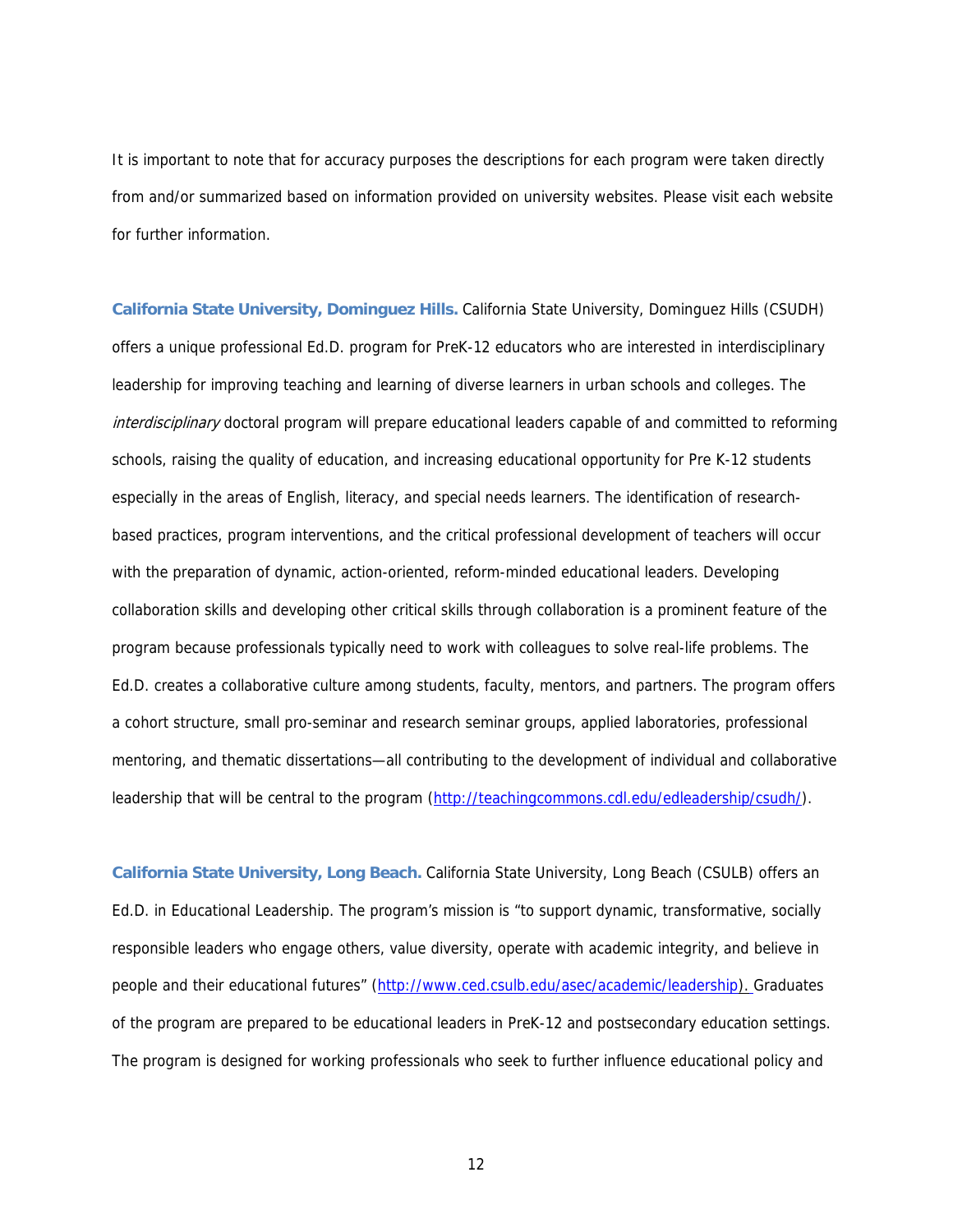decision-making. A cohort model facilitates the development of learning communities and students must attend courses in the summer.

**California State University, Los Angeles.** The doctoral program in Educational Leadership at California State University, Los Angeles (CSULA) is designed for those who seek leadership roles in educational organizations and are committed to addressing the challenges of urban education through relevant and meaningful scholarship and practitioner-based inquiry. The Ed.D. in Educational Leadership at CSULA is built around four program goals: Educational Leadership in the Service of Justice, Access, and Social Change; Leadership Grounded in Knowledge and Expertise in Teaching, Learning and Organizational Change; Critical Reflection Embedded in Leadership Practice, and Leadership that Engages with the Broader Community.

With emphasis placed on leadership in practice, the program fosters expanded understanding of the many contexts in which educational leadership takes place. It focuses on the expertise, scholarship, and inquiry necessary to advance all students' rights to an education that supports social and economic justice and academic success. The program aims to develop leaders who engage in collaboration with members of diverse urban communities to analyze how the policies and practices of educational, political, and legal institutions have addressed issues of access, equity, and full democratic participation (http://mycsula.calstatela.edu/web/edd/program-summary)

**California State University, Northridge.** California State University, Northridge (CSUN) offers a Doctoral Program (Ed.D.) in Educational Leadership and Policy Studies. The focus of this program is on creating a network of leaders, in separate, alternating cohorts of PreK-12 and community college representative students who are committed to making profound changes for the improvement of urban education. The doctoral program is selective and is designed to be completed with a cohort of approximately twenty individuals. The courses are offered in a fixed sequence and are designed to accommodate the working professional. Students are placed in one of two separate cohorts (PreK-12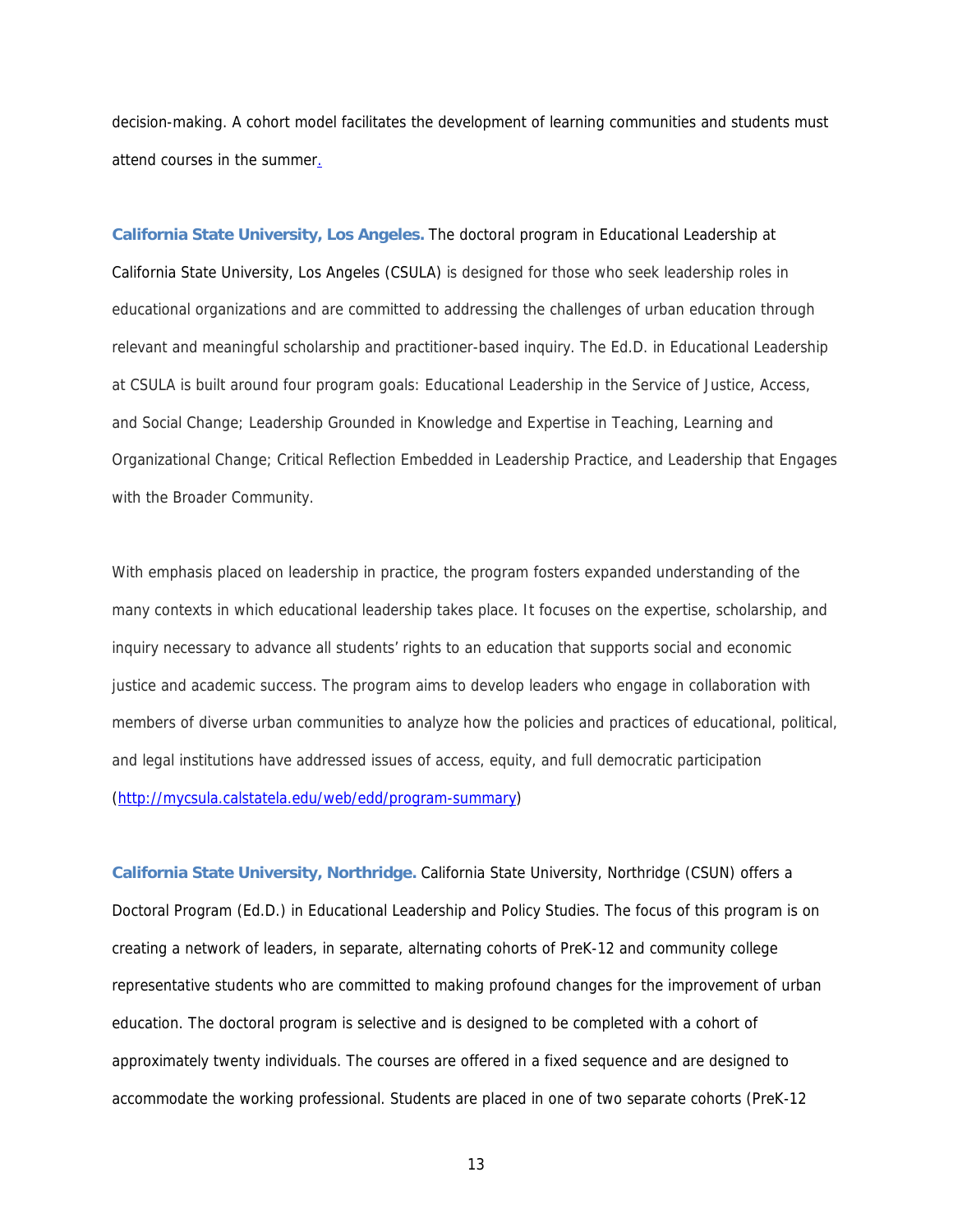leaders admitted one year and community college leaders admitted the next) so that students may focus on the unique needs of their segment of the larger educational system in California. Students meet for evening classes once a week on campus at CSUN, in addition to attending periodic weekend seminars, participating in online activities, and conducting independent research (http://www.csun.edu/eisnereducation/doctoral-program/prek-12-leadership-cohort).

**Cal Poly Pomona.** Located in Cal Poly Pomona's College of Education and Integrative Studies, the Ed.D. program at Cal Poly Pomona is designed for P-12 educational leaders focused on transforming schools, turning around under-performing schools, and enhancing schools that are already succeeding. While technology is a part of the program, program faculty pride themselves on a strategic emphasis of face-toface instruction valuing both the human connections and relationships essential to educational excellence and the personal, human support woven throughout the program. The program is designed for working professionals (http://www.csupomona.edu/~doctoralstudies/).

#### **Additional Doctoral Programs in Los Angeles County**

Some additional options for ECE professionals in Los Angeles County pursuing a doctoral degree are described in this section. Among University of California (UC) campuses, UCLA offers two separate doctoral programs. Programs at two Los Angeles County private universities are described as well.

**University of California, Los Angeles.** The University of California, Los Angeles (UCLA) offers two doctoral programs: an Ed.D in Educational Leadership and a Ph.D. in Human Development and Psychology. The Ed.D program in the Educational Leadership Program UCLA is a cohort-based, thirty-sixmonth doctoral program designed for working professionals. The program emphasizes connections between research, leadership and technology to improve education. Each cohort is made up of between twenty-five to thirty students who work together throughout their tenure at UCLA, taking all of the same classes together. Classes are held one night a week (from 6pm to 10pm) and on two to three Saturdays per month. Students have the advantage of the resources of a world-renowned research university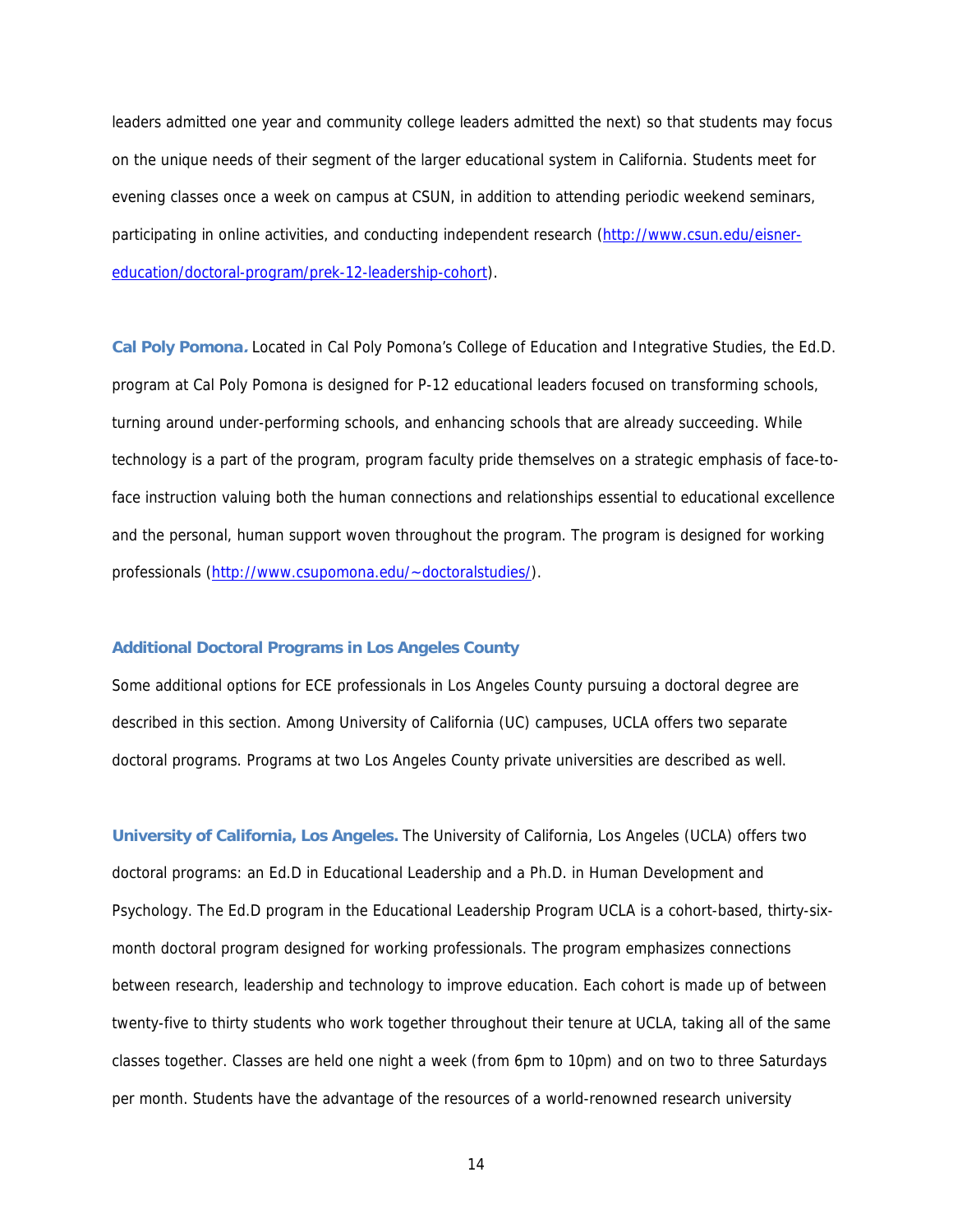including faculty, research centers and libraries (http://gseis.ucla.edu/education/academicprograms/educational-leadership-program/).

UCLA also offers a Ph.D. program in Human Development and Psychology. The goal of the Human Development and Psychology (HDP) graduate program is to study the nature and course of human development, in context, to inform practices and policies that affect the welfare of children. Students learn about children's cognitive, social, and emotional development in social contexts, including the home, school, day care programs, the playground, and communities. The program has served as a model for training in applied research and the application of research to real-life settings (http://gseis.ucla.edu/education/academic-programs/human-development-psychology/).

**Pepperdine University.** The Ed.D. Program in Educational Leadership, Administration, and Policy at Pepperdine University is intended for K-12, pre-K, and adult education administrators nationwide. Course work is integrated with 60 % face-to-face meetings and 40 % online segments. Face-to-face portions of the program will be offered in three extended blocks of time each semester to facilitate travel and the schedules of working administrators. This highly innovative program, specially designed for public school administrators, uses sophisticated methods of inquiry and analysis to address issues of professional practice, with an emphasis upon problems confronting the administrator in the K-12, pre-K, and adult education environments. In conjunction with leaders from their work setting, students address a "reallife" problem in that environment. To solve this problem, students work as members of a team with mentors, University faculty, and others if appropriate.

In addition to focusing on real-world problems, the program emphasizes values and visionary leadership. While working with outstanding on-site professionals, students develop the intellectual foundations and knowledge needed to create a vision and inspire others to take action appropriate to that vision. Through guidance from proactive leaders, candidates learn how to take charge in an atmosphere of ambiguity, evaluate school operations, and design and implement improvements required for a brighter future for all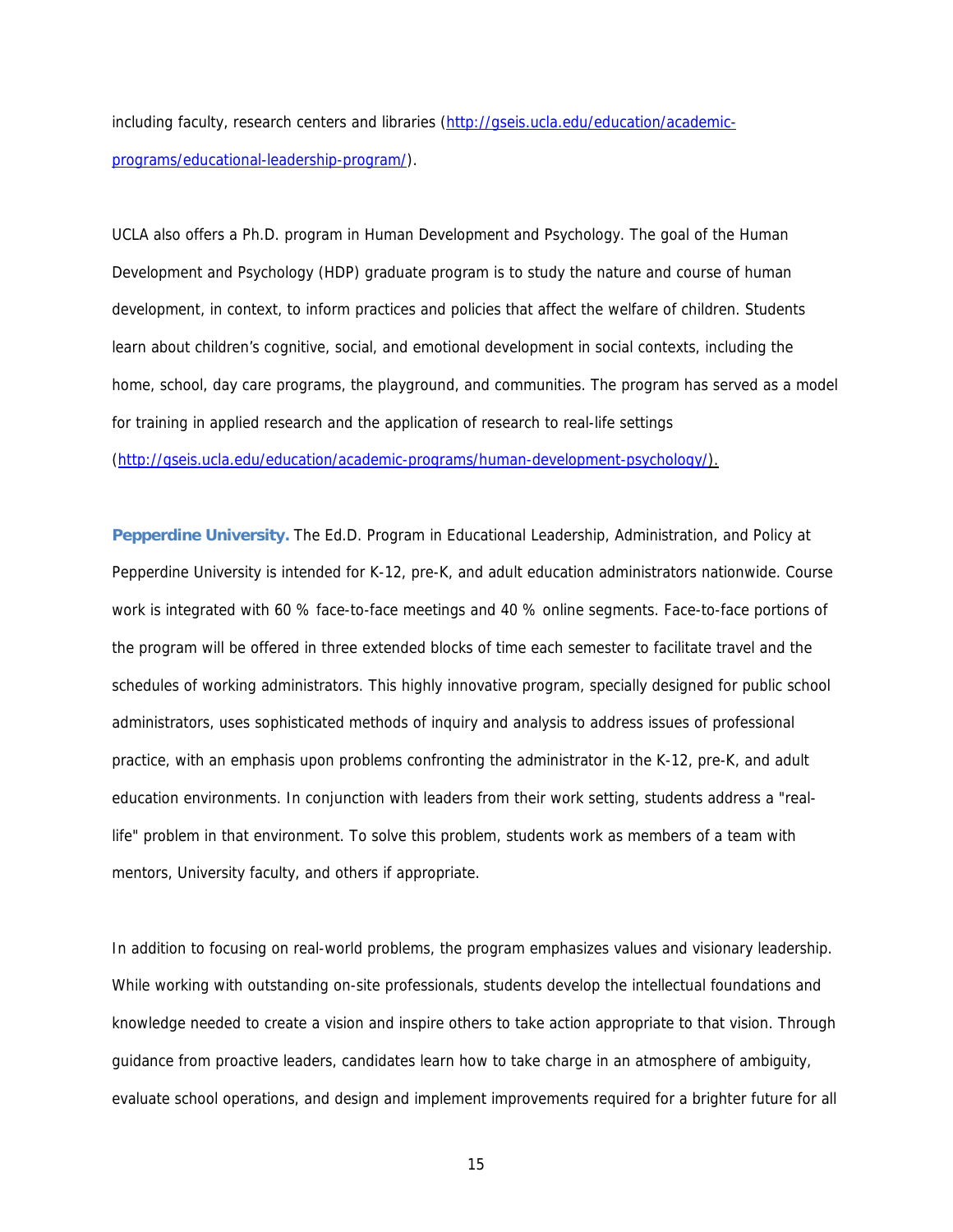students. Face-to-face sessions are held at the West Los Angeles Graduate Campus (http://gsep.pepperdine.edu/doctorate-educational-leadership-administration-policy/).

**University of Southern California.** The Doctor of Education (Ed.D.) in Educational Leadership is a 3 year degree program that equips practitioner-scholars with the skills needed to lead high-performing organizations, connect research with practice, and help all students to learn. The program is geared toward working professionals with a master's degree and at least 3 to 5 years of work experience in a related field who aspire to be leaders in urban education. Students take courses in an area of academic concentration, which provides in-depth knowledge related to a specific work setting. Each concentration exposes students to context-specific best practices and cutting edge research, and emphasizes the application of theory to practice in authentic work settings. Four concentration areas are currently offered include Educational Psychology, Higher Education Administration, K-12 Leadership in Urban School Settings and Teacher Education in Multicultural Societies (http://rossier.usc.edu/programs/doctoral/edded-leadership/).

#### **Sample Doctoral Programs Outside of Los Angeles County**

While there are several related doctoral programs in Los Angeles County that provide opportunities for ECE professionals to earn an Ed.D. or a Ph.D., there are very few programs that focus on early care and education per se. Doctoral programs outside of Los Angeles County that focus on Child or Human Development or are ECE-specific are described in this section (see Table 5.2) as they provide examples of doctoral programs state- and nationwide that afford ECE professionals with more specialized training.

Again, as noted regarding the content of the previous section and table, it is important to note that for accuracy purposes, descriptions of each program provided below were taken directly from and/or summarized based on information provided on university websites. Please visit each website for further information and updates.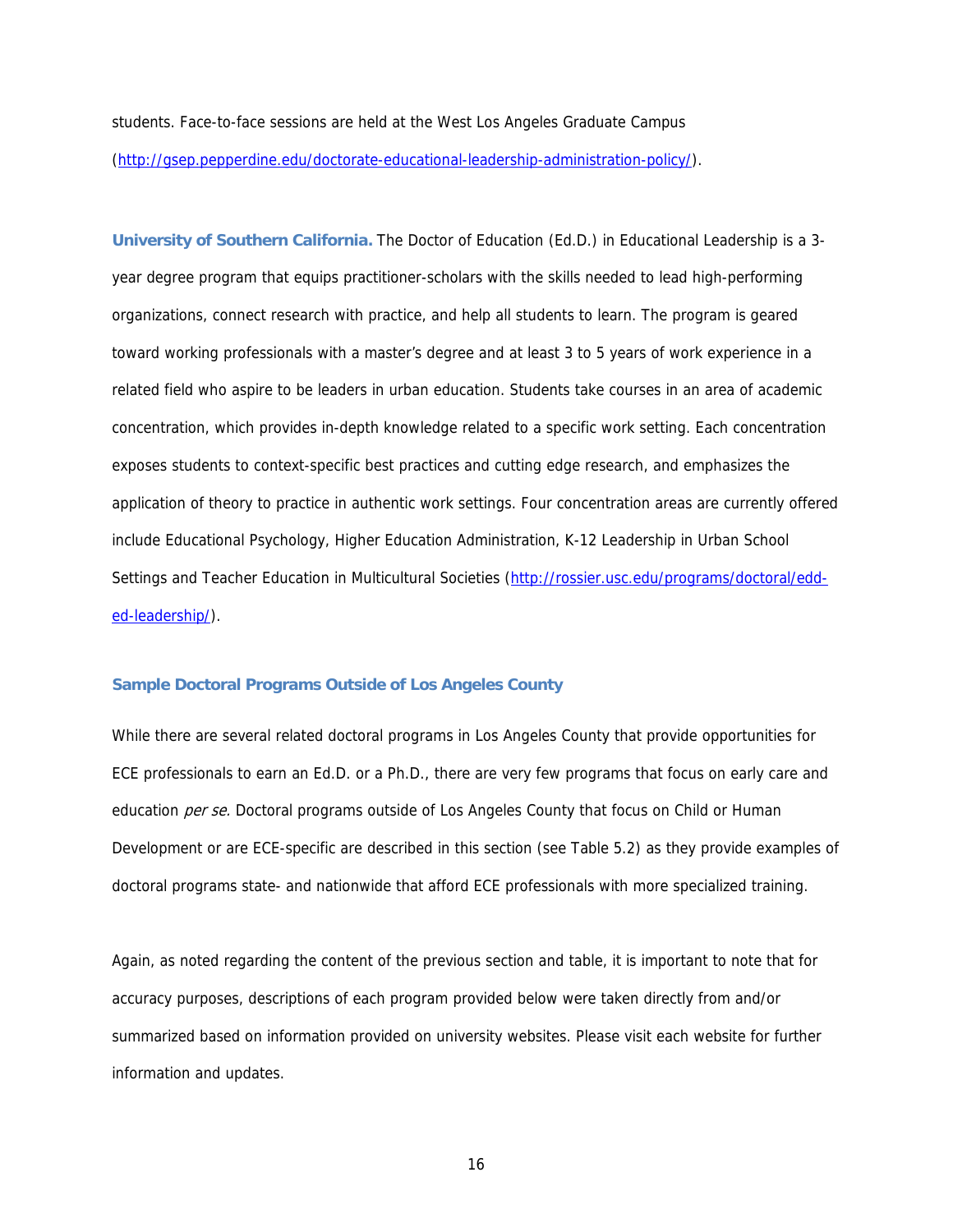**Erikson Institute and the Loyola Graduate School.** Located in Chicago, Illinois, the Erikson Institute in coordination with the Loyola Graduate School offers a joint Ph.D. program in Child Development. This program focuses on applied child development research and emphasizes the impact of culture, social class, and social relationships on young children's learning and development. Those who choose to pursue doctoral studies at Erikson are typically academics, applied researchers, and program developers who want to assume intellectual leadership in a variety of professional settings that study and/or serve young children. Erikson-Loyola graduates pursue careers in research, program design and evaluation, college teaching, program administration, and policy analysis (www.erikson.edu/graduateschool/programs/phd-child-development/).

**Mills College.** Mills College, located in Oakland, California offers an Ed.D. in Educational Leadership with an optional focus on Early Childhood Leadership. This doctoral program prepares individuals for professional leadership positions within the early childhood field and related organizations. More specifically, the program is designed for accomplished professionals who seek additional knowledge and experience to enhance their current positions and who wish to pursue new opportunities in the field of educational leadership. Students are prepared for positions in various areas including: early childhood programs; K–12 schools and school districts; community colleges and institutions of higher education; and nonprofit educational organizations; as well as positions in evaluation, advocacy, and consulting. Classes meet weekday evenings to accommodate working professionals

(http://www.mills.edu/academics/graduate/educ/programs/ma-leadership-in-early-childhood-el.php).

#### **Table 5.2**

| <b>University</b><br>Campus                            | College, School,<br><b>Department</b>               | <b>Doctoral Program</b>       | Degree<br>Granted |
|--------------------------------------------------------|-----------------------------------------------------|-------------------------------|-------------------|
| Erikson Institute<br>and the Loyola<br>Graduate School | Erikson Institute and the<br>Loyola Graduate School | Child Development             | Ph.D.             |
| Mills College                                          | School of Education                                 | Educational Leadership: Early | Ed.D.             |

#### **Sample ECE-Related Doctoral Programs Outside of Los Angeles County**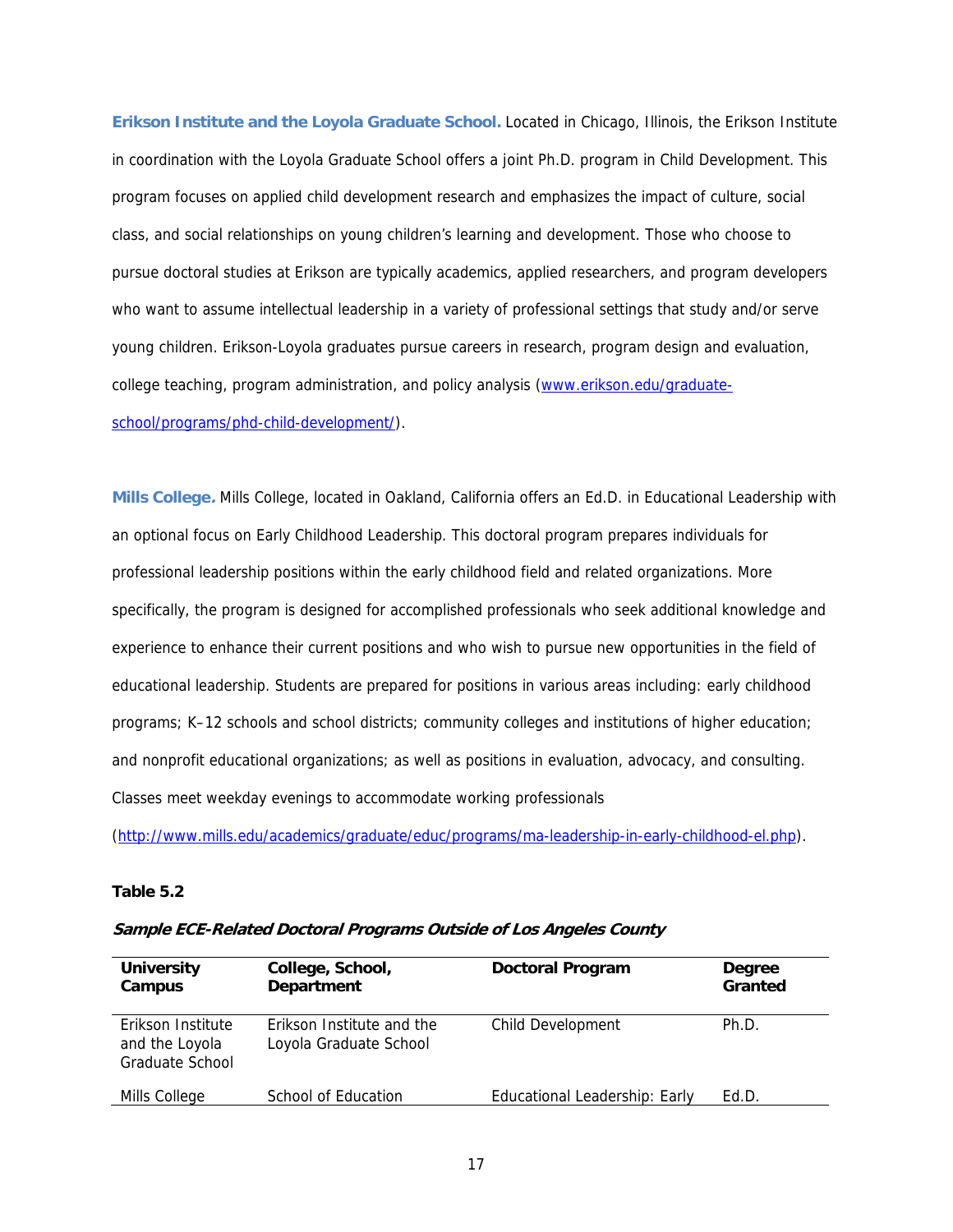| <b>University</b><br>Campus                       | College, School,<br><b>Department</b>                 | <b>Doctoral Program</b>                                                                 | <b>Degree</b><br>Granted |
|---------------------------------------------------|-------------------------------------------------------|-----------------------------------------------------------------------------------------|--------------------------|
|                                                   |                                                       | Childhood Leadership                                                                    |                          |
| New York<br>University,<br>Steinhardt College     | School of Culture, Education<br>and Human Development | Early Childhood and Childhood<br>Education                                              | Ph.D.                    |
| University of<br>Delaware                         | College of Education                                  | Human Development and<br><b>Family Studies</b>                                          | Ph.D.                    |
| University of<br><b>Houston</b>                   | College of Education                                  | Curriculum and Instruction:<br>Early Childhood Education                                | Ed.D.                    |
| University of<br>Memphis                          | College of Education, Health<br>and Human Sciences    | Instruction and Curriculum<br>Leadership: Concentration in<br>Early Childhood Education | Ed.D.                    |
| University of North<br>Carolina at Chapel<br>Hill | College of Education                                  | Education: Early Childhood,<br>Special Education, and Literacy                          | Ph.D.                    |
| <b>Walden University</b>                          | Education                                             | Education, Early Childhood<br><b>Education Specialization</b>                           | $Ed.D.$ & $Ph.D.$        |

**New York University, Steinhardt College.** New York University (NYU) through Steinhardt College's Department of Teaching and Learning offers a Ph.D. in Early Childhood and Childhood Education. Its focus is the preparation of researchers and educators dedicated to improving children's access to equitable opportunities for learning from birth through elementary school. The program is designed for people seeking leadership roles such as serving on a college or university faculty, as an educational researcher, or as a curriculum specialist. Their faculty provides extensive mentoring on the many dimensions of early childhood and childhood education

(http://steinhardt.nyu.edu/teachlearn/childhood/phd/).

**University of Delaware.** The University of Delaware's Department of Human Development and Family Studies offers a Ph.D. in Human Development and Family Studies. The program is designed to prepare the next generation of scholars for positions as researchers, professors, or leaders in early childhood, human development, family studies, human services and related fields. The programs emphasize risk and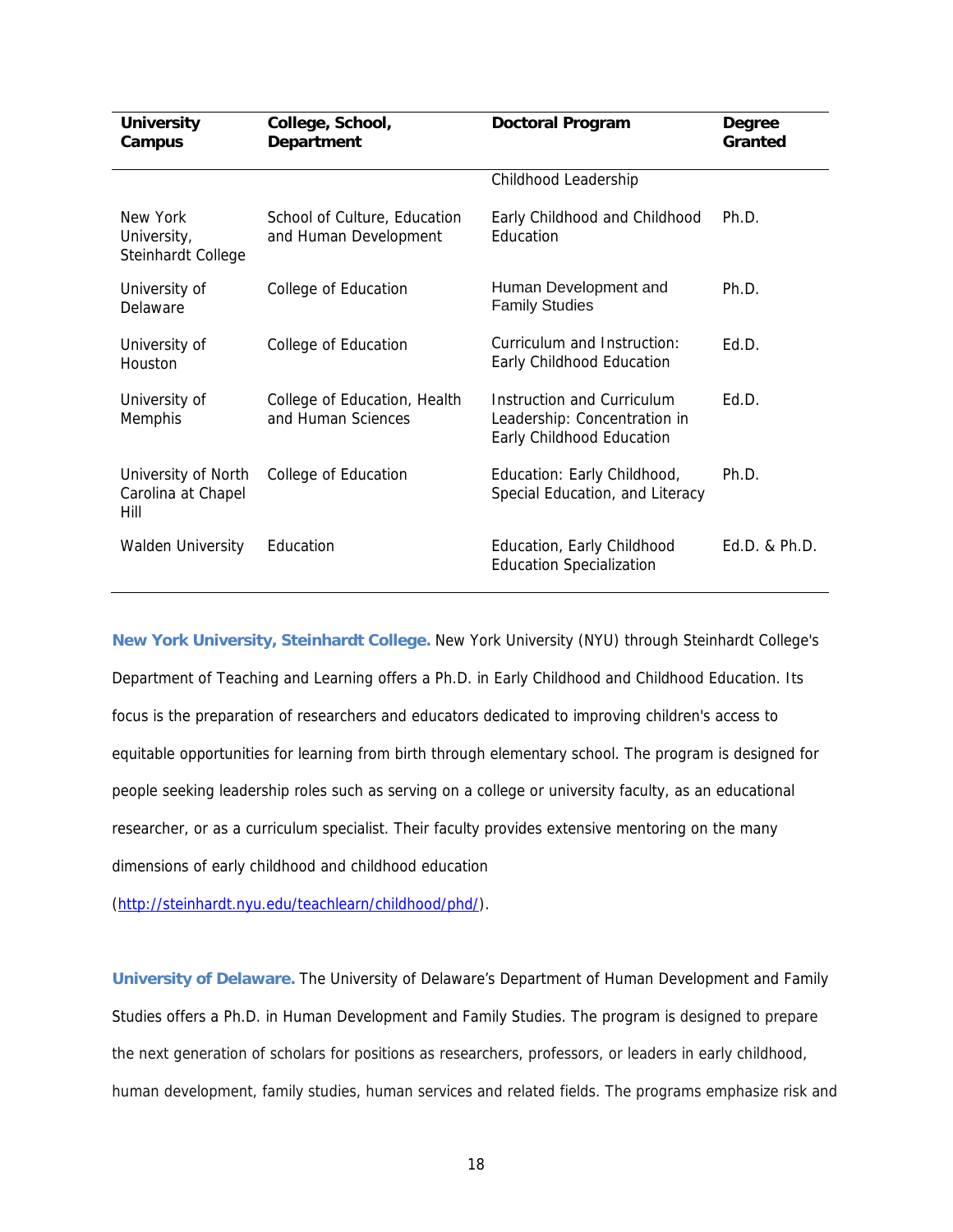resilience, multi-cultural issues, disabilities, prevention and intervention. The focus is on applying theory and research to practice as they relate to human development and family systems. Course work is designed to provide a strong background in the theoretical and empirical knowledge of family studies, human development and research methods. Training in applied research and service learning experiences are integrated in the curriculum (http://www.hdfs.udel.edu/content/human-development-and-familystudies-graduate-programs).

**University of Houston.** The University of Houston, in Houston, Texas, offers an Ed.D. in Curriculum and Instruction with an Emphasis in Early Childhood Education that prepares graduates to improve the education of children in early childhood educational settings. The Early Childhood Education emphasis is designed to meet the educational needs of researchers and teacher educators who seek to improve their investigative and instructional skills in early childhood education settings. The program takes approximately 5 years to complete (http://www.coe.uh.edu/academic-programs/cuin-ed-early-childhooded/index.php).

**University of Memphis.** The University of Memphis, in Memphis, Tennessee, offers an Ed.D. degree that is designed to improve the competency of teachers, to serve the career needs and goals of individuals in education-related fields, to encourage research in a student's area of concentration, and to initiate and implement programs involving the schools and the community. Concentrations are offered in Instruction and Curriculum, Instructional Design and Technology, Reading, Early Childhood Education, or Special Education (http://www.memphis.edu/gradcatalog/degreeprog/cehhs/icl.php).

**University of North Carolina at Chapel Hill.** The University of North Carolina at Chapel Hill offers a Ph.D. in Education with a specialization in Early Childhood, Special Education, and Literacy (ECSEL). This program emphasizes multidisciplinary study of the development of children with diverse characteristics in the context of families, schools, and culture. Of special importance is the interest in designing new curricular and intervention strategies for the development and learning of typical children, children at risk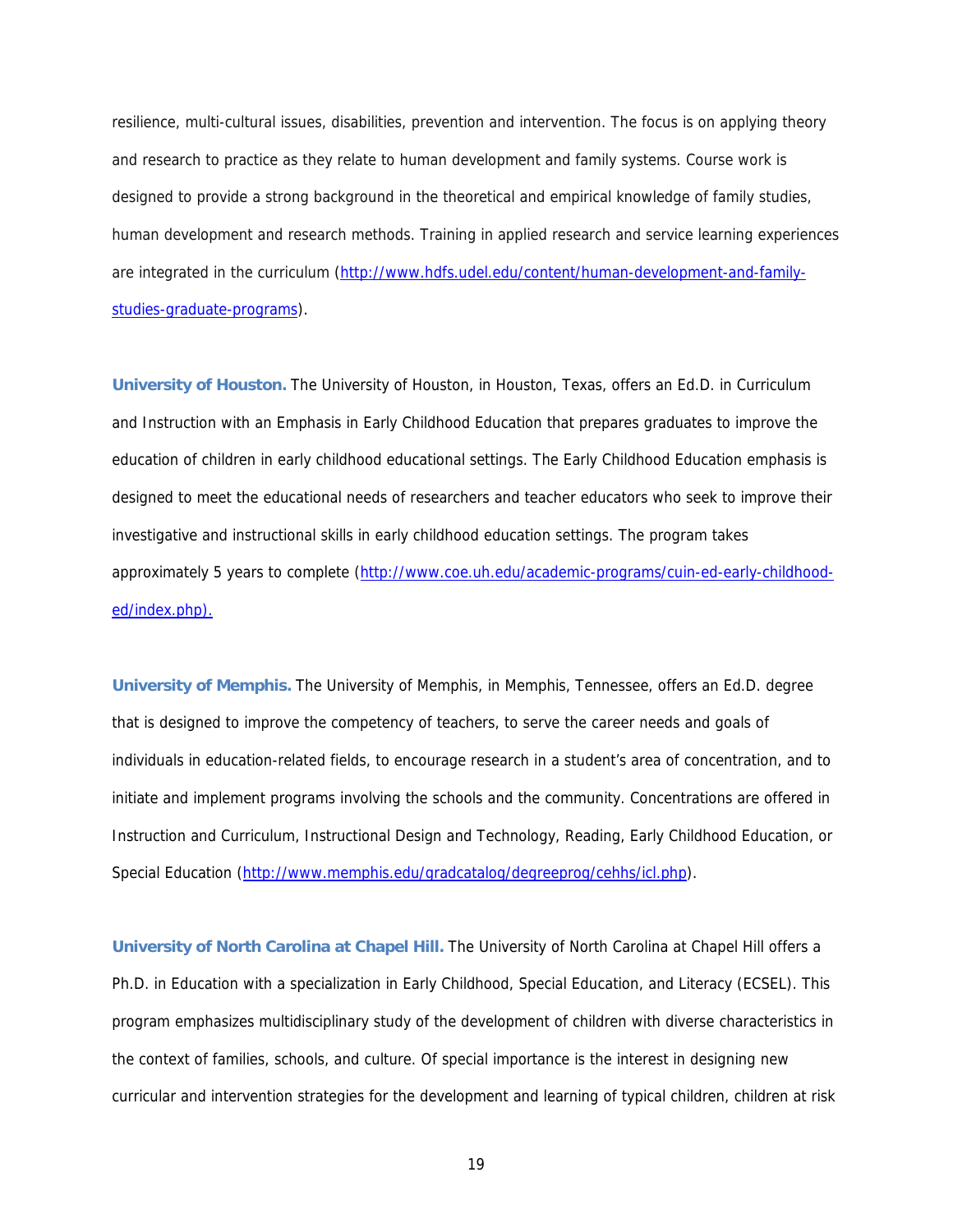for school failure, children with special needs, and children from culturally diverse families. In addition, there is a particular emphasis on instructional approaches to support literacy for children in families and schools (http://soe.unc.edu/academics/phd\_ed\_ecsel/#ecfl).

**Walden University.** The College of Education and Leadership at Walden University is located in Minneapolis, Minnesota and satellite sites. Walden University offers online Ed.D. and Ph.D. programs in Education; each program has an optional area of specialization in Early Childhood Education. More specifically, the Ed.D. prepares professionals to lead and advocate effectively within this dynamic landscape, fostering positive outcomes for young children and their families

(http://www.waldenu.edu/doctoral/doctor-of-education?tab=curriculum&subtab=early-childhood#tabs).

Ph.D. students gain the expertise needed to lead the creation and implementation of new program practices, to apply emerging research on development in the early years, and to conceptualize new paradigms for early learning (http://www.waldenu.edu/doctoral/phd-in-

education?tab=curriculum&subtab=early-childhood-education-mixed-model#tabs).

Although courses are taken through an online format, each program has required face-to-face residencies (meetings), which are scheduled at intervals throughout the program and are held in a variety of locations in the United States.

#### **ECE and ECE-Related Master's Degree Programs in Los Angeles County**

This section explores existing master's degree programs in Los Angeles County that focus on ECE or ECErelated fields. Such programs offer professionals an opportunity to deepen their knowledge and open up more opportunities within the ECE field, including preparation for teaching at the community college level; the master's programs also serve as a pathway to a doctorate for those choosing to continue their studies (see Table 5.3). A scan of the programs' descriptions reveals that there is a much greater proportion of master's programs in ECE currently offered than there are ECE-related doctoral programs in Los Angeles County or in California. Further, as noted earlier in this paper, Whitebook and colleagues (2005) found that 63% of ECE community college faculty members hold ECE-related master's degrees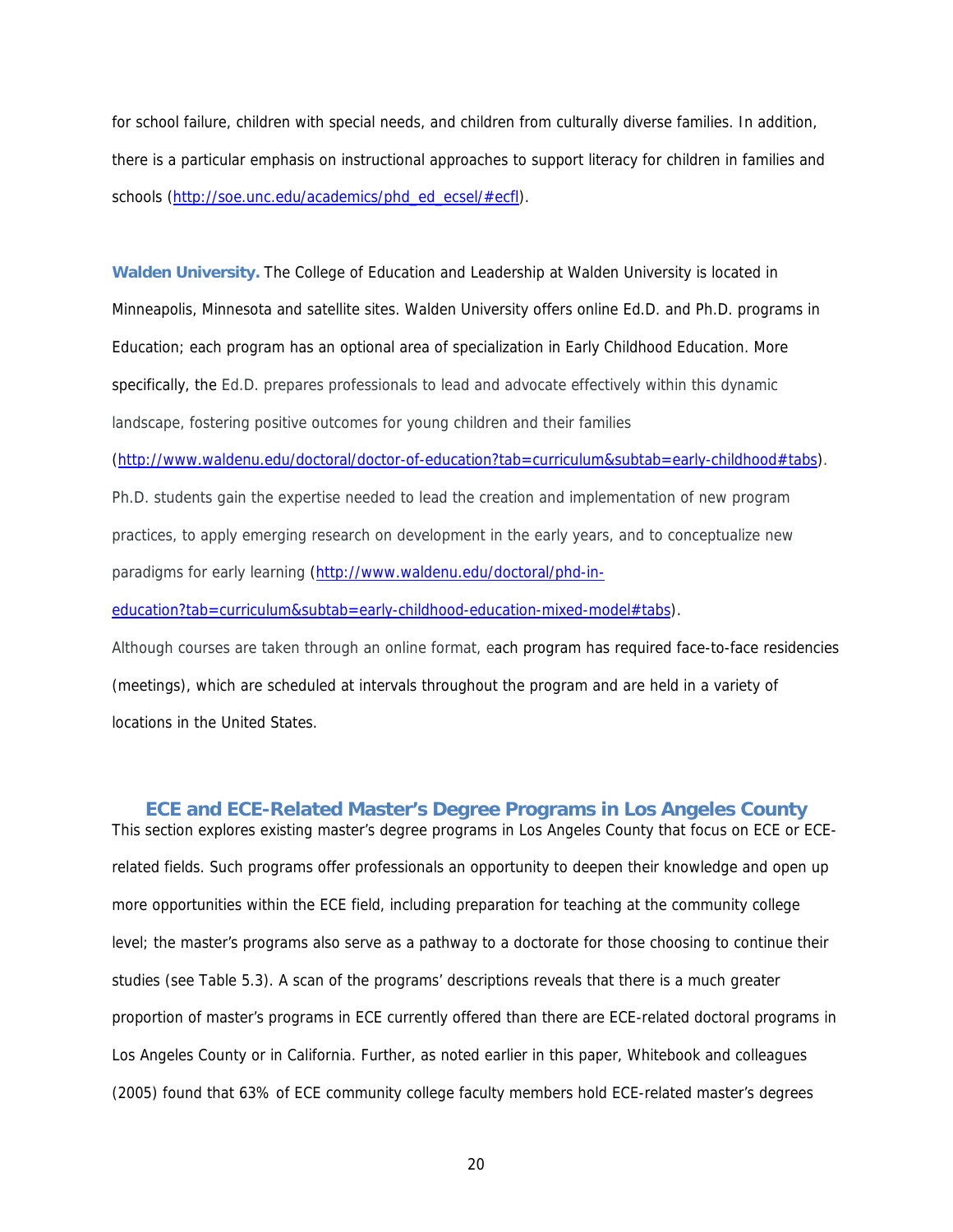while only 32% of CSU faculty members and 57% of UC professors in ECE-related bachelor's and graduate programs hold ECE-specific degrees in California. As mentioned above, this too becomes an important factor to address in strengthening the continuum of professional development and education for ECE professionals, from the associate's, bachelor's, and graduate levels of study in ECE.

The information provided in the table and descriptions for each program were taken directly from and/or summarized based on information provided on university websites. Please visit each website for further information.

#### **Table 5.3**

| <b>University Campus</b>       | College, School, Department                                       | Program                                                         | Degree<br>Granted |
|--------------------------------|-------------------------------------------------------------------|-----------------------------------------------------------------|-------------------|
| CSU, Long Beach                | College of Education                                              | Education: Early Childhood<br>Education                         | M.A.              |
| CSU, Los Angeles               | College of Health and Human<br><b>Services</b>                    | Child Development                                               | M.A.              |
| CSU, Los Angeles               | College of Education                                              | <b>Education Option in Early</b><br>Childhood/Primary Education | M.A.              |
| CSU, Northridge                | College of Education, Educational<br><b>Psychology Department</b> | Early Childhood Education                                       | M.A.              |
| Loyola Marymount<br>University | School of Education                                               | Early Childhood Education                                       | M.A.              |
| Pacific Oaks College           | School of Education                                               | Early Childhood Education                                       | M.A.              |
| University of La<br>Verne      | College of Education and<br>Organizational Leadership             | <b>Child Development</b>                                        | M.S.              |

## **ECE and ECE-Related Master's Degree Programs in Los Angeles County**

## **California State University, Long Beach**

The Master of Arts in Education, Option in Early Childhood Education at California State University, Long Beach (CSULB) is designed to foster the development of educators who are able to apply research-based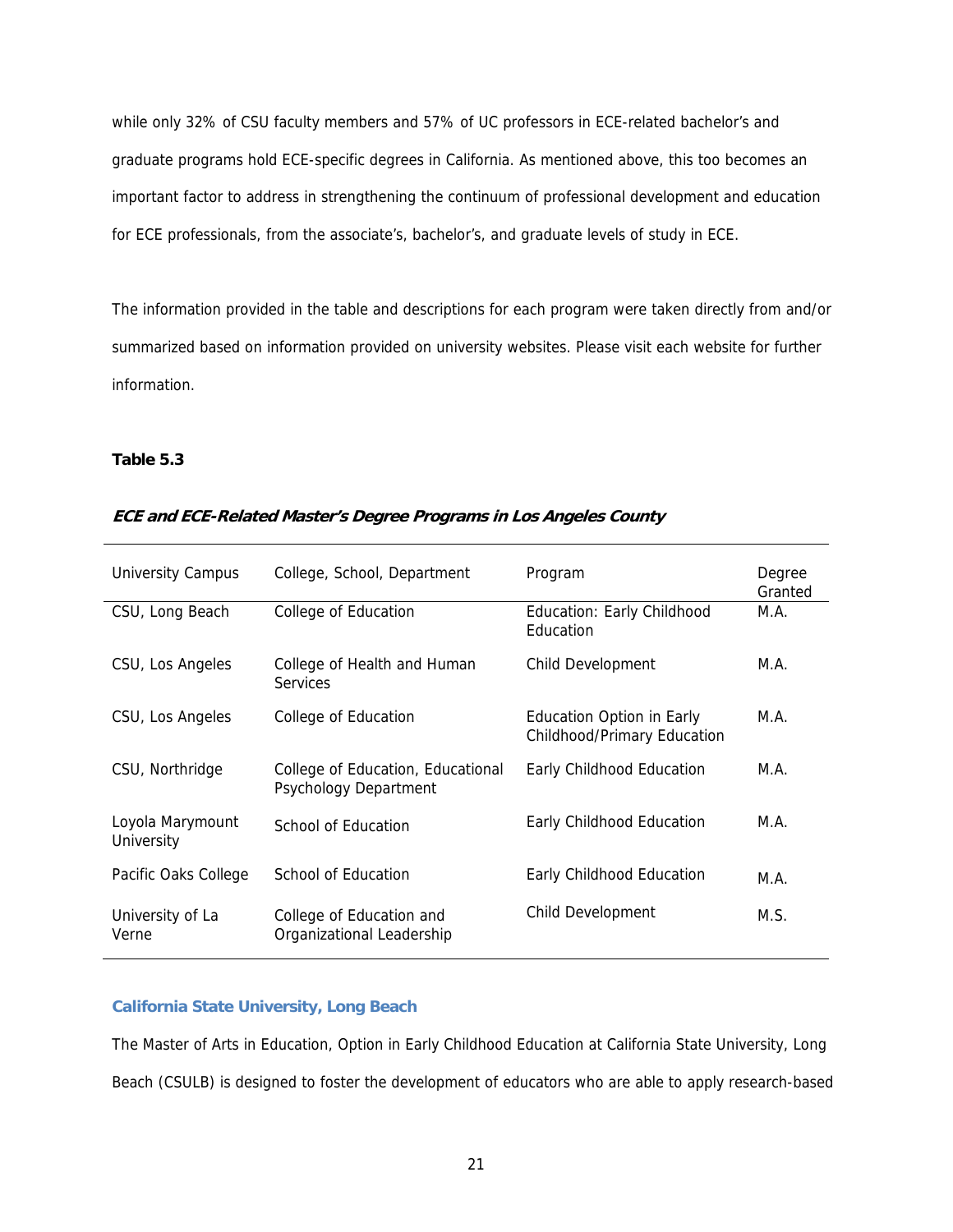knowledge in designing developmentally and culturally appropriate curriculum and assessment strategies for children ages birth through 8. Candidates develop parent involvement strategies, reflect on issues facing the field, evaluate the quality of early childhood programs in their local communities, critically evaluate policies that impact young children and their families around the world, and utilize technology to enhance communication and learning

(http://www.csulb.edu/divisions/aa/catalog/current/coed/teacher\_education/edelma05.html).

#### **California State University, Los Angeles**

California State University, Los Angeles (CSULA) offers two related master's programs. The Master of Arts in Child Development is designed for students interested in research, theory and practice related to the study of individuals and families across diverse populations and settings. Students may coordinate degree requirements for the Elementary Subject Matter Credential, Special Education Credential, or the Early Childhood Special Education Credential Program. This program requires completion of a minimum of fortyfive-quarter units. The Master of Arts degree in Child Development strengthens professional competence and prepares individuals for various leadership positions as child development specialists. Aspects of the program are being modified as the whole campus prepares to convert from the quarter system to the semester system (http://web.calstatela.edu/academic/hhs/cfs/acad\_MA.php).

Additionally, CSULA offers a Master of Arts degree in Education with an Option in Early Childhood/Primary Education, which offers candidates the opportunity to focus on practical classroom application in early childhood education based on current theory and research. The program is designed to prepare individuals to work in a variety of settings to promote the development and learning of young children. It allows candidates to develop their knowledge and skills in a variety of topics related to early childhood education. Like the program described above, aspects of this program may be modified as the whole campus prepares to convert from the quarter system to the semester system

(http://www.calstatela.edu/academic/ccoe/programs\_edci\_ma\_earlychildhoodprimary.htm).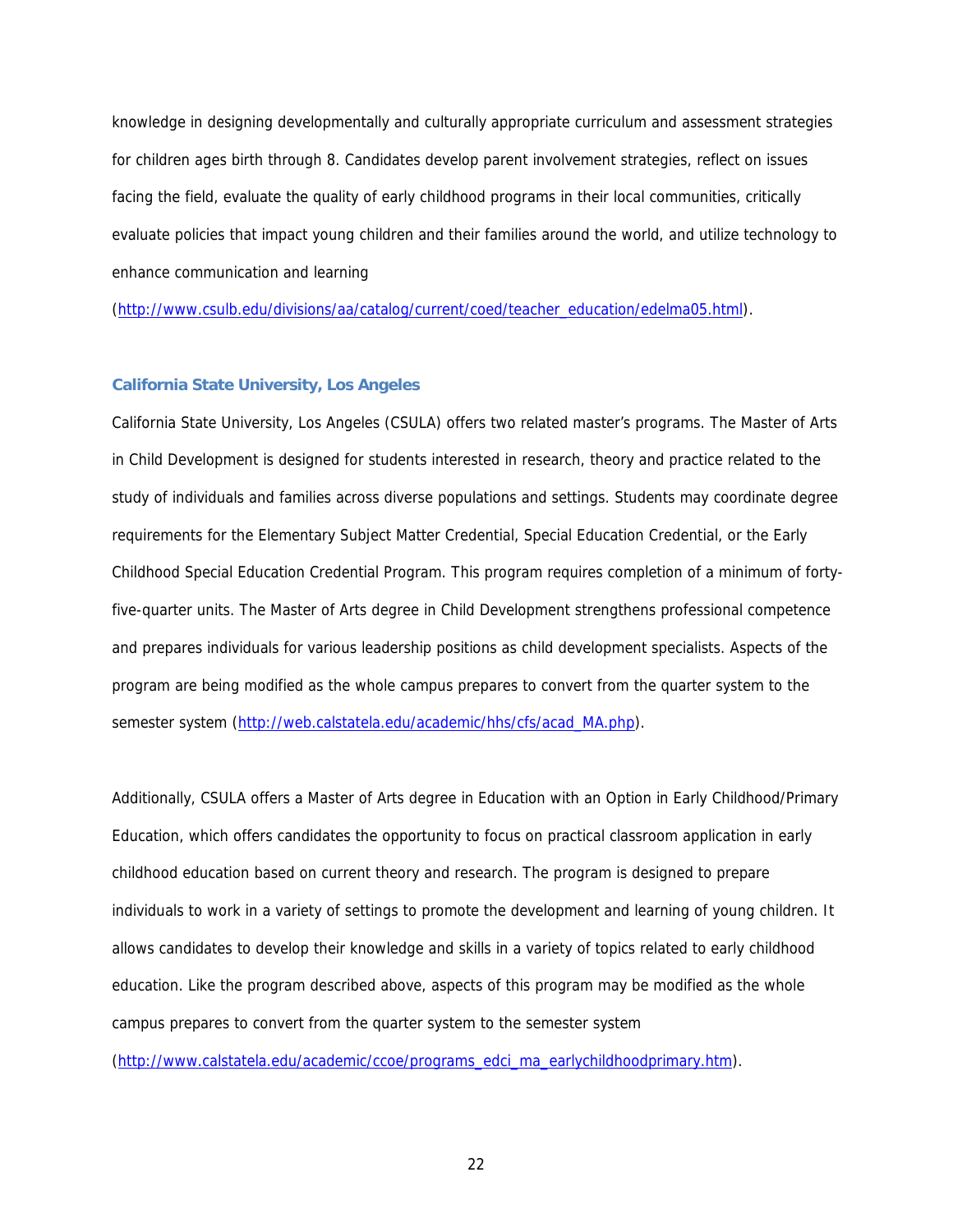#### **California State University, Northridge**

The Master of Arts in Early Childhood Education at California State University, Northridge is offered as a specialization within the Educational Psychology and Counseling Department. This program is focused on training professionals to be leaders through understanding of young children, families and communities. Students take evening class with distinguished faculty and are given opportunities to learn through community service. Students gain knowledge in the following key areas: 1) promoting child development and learning; 2) family and community relationships; 3) observing, documenting, and assessing young children and families; 4) understanding the teaching and learning process; and 5) ongoing professional development (http://www.csun.edu/eisner-education/educational-psychology-counseling/ma-earlychildhood-education).

#### **Loyola Marymount University**

Loyola Marymount University (LMU) in Los Angeles, California offers an M.A. program in Early Childhood Education. This program admits a cohort of students in the fall semester only and integrates theory and research with practice and policy. The courses focus on the cognitive, social, emotional, and physical aspects of children's development. Graduates will be prepared to enter careers in early childhood education, program administration, policy and advocacy, and college instruction

(http://soe.lmu.edu/admissions/programs/earlychildhoodeducation/).

#### **Pacific Oaks College**

Pacific Oaks College in Pasadena, California offers a master's program in Early Childhood Education. The program prepares students to integrate the school's transformative approach to early childhood education into leadership roles in public schools, child care programs, state agencies, and a variety of nonprofits serving children and families. Additionally, Pacific Oaks has a strong emphasis on culture-centered education and provides the opportunity to be immersed in an environment that celebrates diversity, inclusion, and equality and will emerge with the cultural competencies to provide leadership in a wide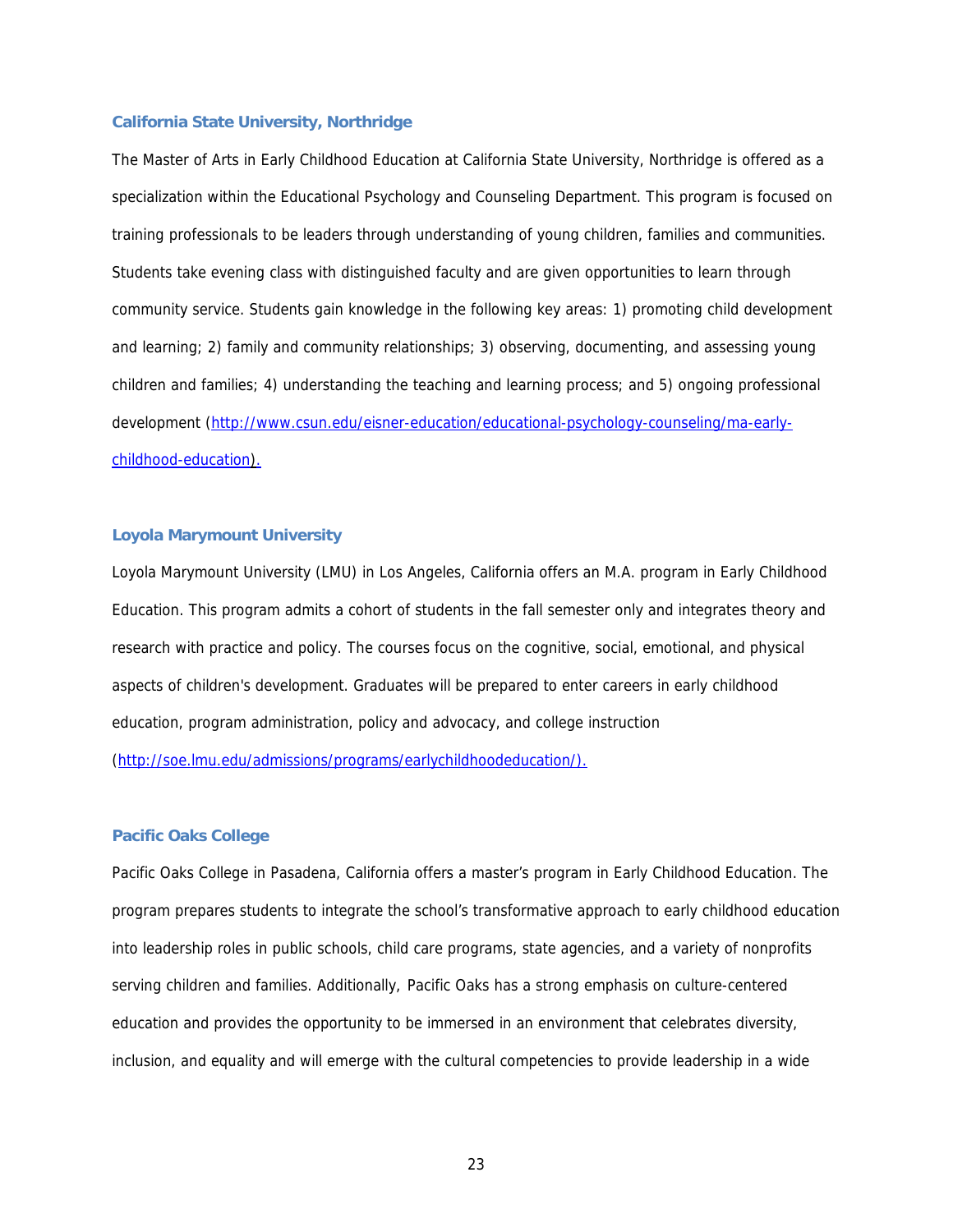#### variety of educational settings

(www.pacificoaks.edu/Schools\_Programs/Masters\_Programs/MA\_Early\_Childhood\_Education).

#### **University of La Verne**

University of La Verne, with a campus in La Verne, California and satellite sites, offers a M.S. degree in Child Development. The program offers classes three ways: in a face-to-face traditional model, online, or through a combination of online and face-to-face interactions. Each program is identical in terms of the content and rigor whether it is an on-campus or online course. The program integrates practical and theoretical concepts; the advanced degree program is designed for child development professionals and supervisors who wish to increase their understanding of the physical, intellectual, and emotional development of children. Through coursework that emphasizes the study of children and the theories and issues of their growth and development, students develop capabilities to assume leadership roles in all phases of the child development field (http://laverne.edu/education/degree-programs/master-of-sciencein-child-development/).

#### **Considerations, Conclusions, and Next Steps**

As the descriptions gathered for PEACH Paper 5 illustrate, there is a limited number of doctoral programs in ECE or ECE-related fields in California. Moreover, the focus of the majority of these doctoral programs is not on ECE in particular, but on Educational Leadership, which may include aspects of child development or early childhood education, but may not. It may be assumed that ECE professionals pursuing a doctoral program that is not ECE-specific may rely heavily on their own previous ECE education and experience as well as the doctoral program's resourcefulness in finding ECE-specialized faculty members and/or mentors to support students' ECE-relevant applications of program content and skills.

In terms of master's degrees, there are relatively more ECE-specific and ECE-related programs available in Los Angeles County for ECE professionals. While the PEACH scope of work regarding graduate level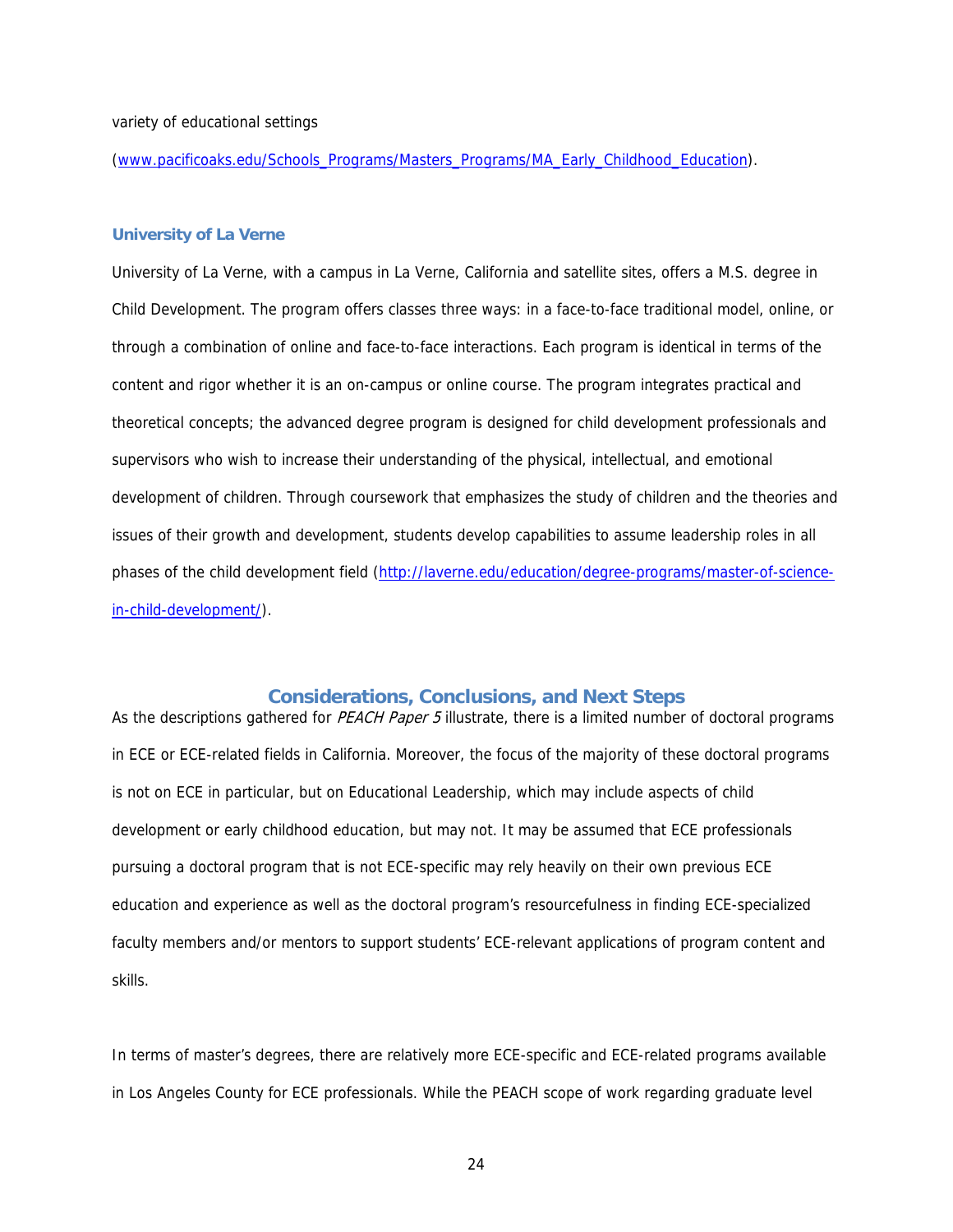study focuses on the doctoral level, the role of ECE-related master's programs in Los Angeles County is extremely significant in providing graduate level ECE professional preparation for the ECE workforce as well as for ECE-related doctoral study. It would be interesting to ask ECE master's program faculty about the trajectories of their ECE graduates who have chosen to pursue doctoral study and the role of the master's program and its faculty in supporting this aspiration.

The PEACH scope of work includes supporting the creation and/or modification of an existing doctoral program in Los Angeles County to serve ECE professionals. Therefore, next steps for this aspect of the PEACH work will include campus visits to existing doctoral programs to document program details. Questions posed at these campus program visits of both Ed.D. and Ph.D. programs will focus on current course content, specialization(s) offered, future program development plans, and the available program and institutional resources to support the doctoral education of ECE professionals. The information regarding these program elements will then contribute to the PEACH's support of Ed.D and/or Ph.D. program faculty in their efforts to modify curriculum to better meet the needs of ECE professionals. This process will involve close and continued consultation and collaboration with faculty and administrators at related CSU, UCLA and private university doctoral programs. For example, with CSU Ed.D. faculty, PEACH may explore the potential of developing an ECE cohort at one or more of the county's CSU campus Ed.D. programs. In addition, PEACH will also be available to support the development of options for ECE professionals within UCLA and private university ECE-related doctoral programs.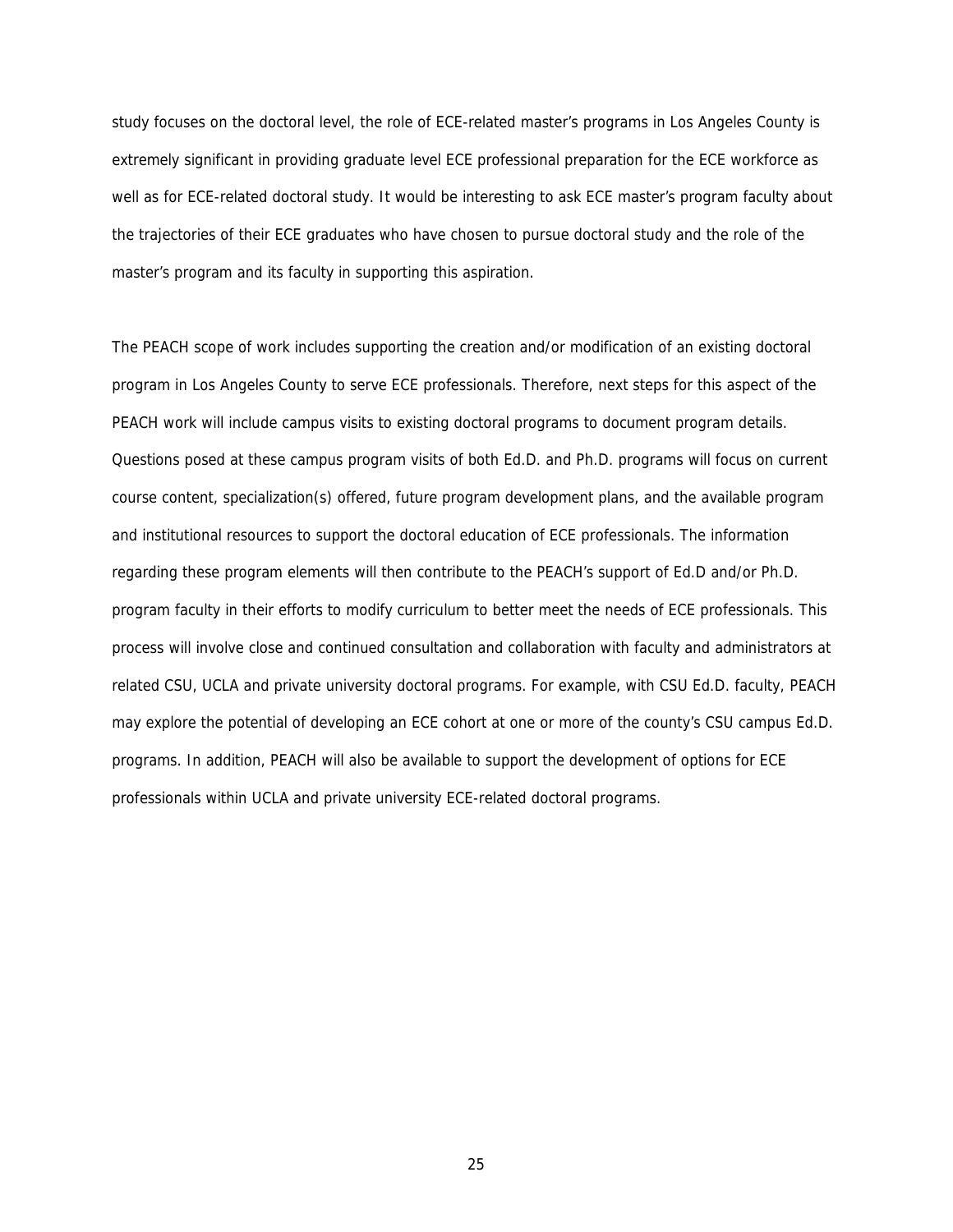# **References**

- Hyson, M., Horm, D. M., Winton, P. J. (2012). Higher education for early childhood educators and outcomes for young children: Pathways toward greater effectiveness. In R. C. Pianta, W. S. Barnett, L. M. Justice, & S. M. Sheridan (Eds.), Handbook of early childhood education (pp.553-583). New York: Gilford Press.
- National Association for the Education of Young Children. (2011). 2010 NAEYC standards for initial & advanced early childhood professional preparation programs. Washington, D.C.: NAEYC/National Association for the Education of Young Children. Retrieved from http://www.naeyc.org/files/ncate/file/NAEYC%20Initial%20and%20Advanced%20Standards%20 3\_2011.pdf
- Whitebook, M., Bellm, D., Cruz, E., Munn, M., Jo, Y. J., Almaraz, M. & Lee, Y. (2004). Training the next generation of teachers: A preliminary survey of California's higher education programs (IRLE Working Paper No. 101-04). Berkeley, CA: Center for the Study of Child Care Employment. Retrieved from http://www.irle.berkeley.edu/workingpapers/101-04.pdf
- Whitebook, M., Bellm, D., Lee, Y., & Sakai, L. (2005). Time to revamp and expand: Early childhood teacher preparation programs in California's institutions of higher education. Berkeley, CA: Center for the Study of Child Care Employment. Retrieved from http://www.irle.berkeley.edu/cscce/wpcontent/uploads/2005/01/revamp\_report.pdf

# **Related IHE Websites**

#### **Cal Poly Pomona**

Ed.D. in Educational Leadership: http://www.csupomona.edu/~doctoralstudies/

#### **California State University, Dominguez Hills (CSUDH)**

Ed.D. in Educational Leadership: http://teachingcommons.cdl.edu/edleadership/csudh/

#### **California State University, Los Angeles (CSULA)**

Ed.D. in Educational Leadership: http://mycsula.calstatela.edu/web/edd/program-summary

M.A. in Education, Early Childhood/Primary Education: http://www.calstatela.edu/academic/ccoe/programs\_edci\_ma\_earlychildhoodprimary.htm

MA in Child Development: http://www.calstatela.edu/academic/hhs/cfs/acad\_MA.php

#### **California State University, Long Beach (CSULB)**

Ed.D. in Educational Leadership: http://www.ced.csulb.edu/asec/academic/leadership

M.A. in Early Childhood Education: http://www.ced.csulb.edu/teacher-ed/academic/ece

#### **California State University, Northridge (CSUN)**

Ed.D. in Educational Leadership: http://www.csun.edu/eisner-education/doctoral-program/prek-12-leadership-cohort

M.A. in Early Childhood Education: http://www.csun.edu/eisner-education/educationalpsychology-counseling/ma-early-childhood-education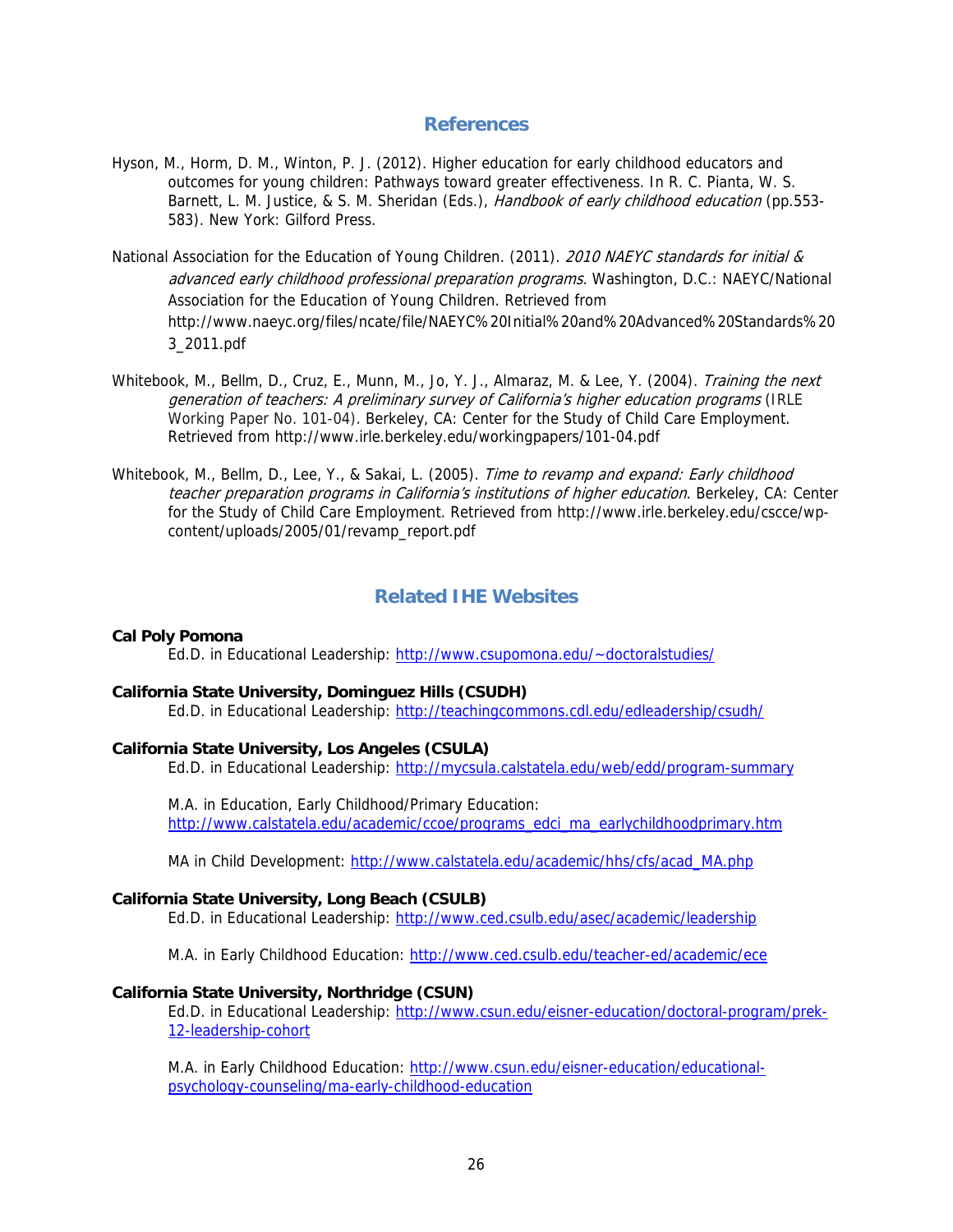#### **Erikson Institute and the Loyola Graduate School**

Ph.D. in Child Development: http://www.erikson.edu/graduate-school/programs/phd-child-development/

#### **Loyola Marymount University**

M.A. in Early Childhood Education: http://soe.lmu.edu/admissions/programs/earlychildhoodeducation/

# **Mills College**

Ed.D. in Educational Leadership Program: http://www.mills.edu/academics/graduate/educ/programs/ma-leadership-in-early-childhoodel.php

#### **New York University Steinhardt**

Ph.D. in Early Childhood and Childhood Education: http://steinhardt.nyu.edu/teachlearn/childhood/phd/

#### **Pacific Oaks College**

M.A. in Early Childhood Education: www.pacificoaks.edu/Schools\_Programs/Masters\_Programs/MA\_Early\_Childhood\_Education

#### **Pepperdine University**

Ed.D. in Educational Leadership: http://gsep.pepperdine.edu/doctorate-educational-leadership-administration-policy/

#### **University of California, Los Angeles (UCLA)**

Ed.D. in Educational Leadership: http://gseis.ucla.edu/education/academicprograms/educational-leadership-program/

Ph.D. in Human Development and Psychology: http://gseis.ucla.edu/education/academic-programs/human-development-psychology/

#### **University of Delaware**

Ph.D. in Human Development and Family Studies: http://www.hdfs.udel.edu/content/human-development-and-family-studies-graduate-programs

#### **University of Houston**

Ed.D. in Curriculum and Instruction - Early Childhood Education: http://www.coe.uh.edu/academic-programs/cuin-ed-early-childhood-ed/index.php

#### **University of Memphis**

Ph.D. in Instruction and Curriculum Leadership: http://www.memphis.edu/gradcatalog/degreeprog/cehhs/icl.php

#### **University of North Carolina at Chapel Hill**

Ph.D. in Education: http://soe.unc.edu/academics/phd\_ed\_ecsel/ - ecfl

#### **University of La Verne**

M.S. in Child Development: http://laverne.edu/education/degree-programs/master-of-science-in-child-development/

#### **University of Southern California (USC)**

Ed.D. Educational Leadership: http://rossier.usc.edu/programs/doctoral/edd-ed-leadership/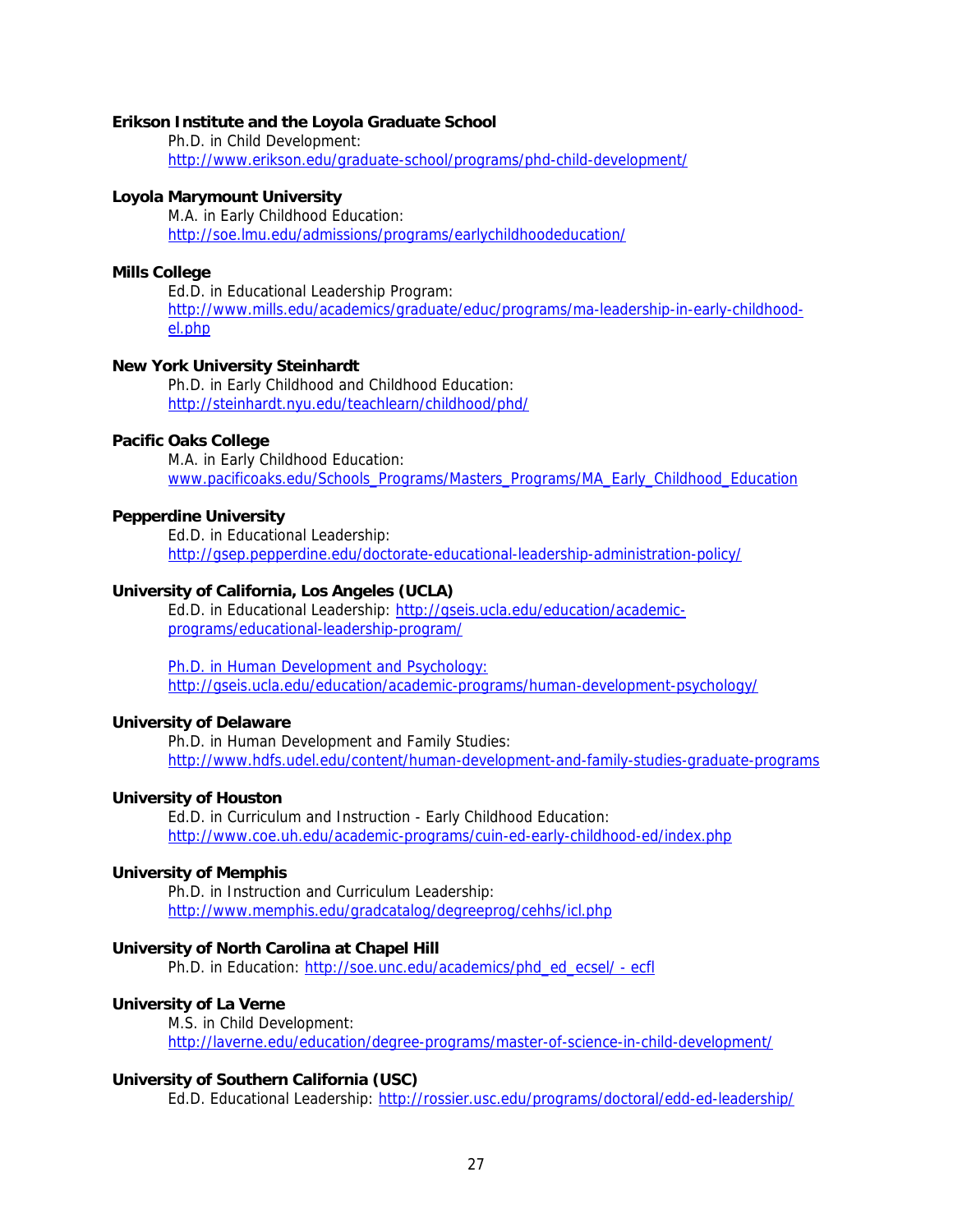#### **Walden University**

Ed.D. in Early Childhood Education: http://www.waldenu.edu/doctoral/doctor-of-education?tab=curriculum&subtab=earlychildhood#tabs

Ph.D. in Education - Early Childhood Education Mixed-Model Format: http://www.waldenu.edu/doctoral/phd-in-education?tab=curriculum&subtab=early-childhood education-mixed-model#tabs

# **Related Organizations and Agency Websites**

**California Department of Education (CDE) Early Childhood Educator Competencies**  http://www.cde.ca.gov/sp/cd/re/ececomps.asp

**California Department of Education (CDE) Early Education and Support Division Resources**  This link includes the Learning Foundations, Curriculum Frameworks, and Instructional Guides http://www.cde.ca.gov/sp/cd/re/cddpublications.asp

**Child Development Training Consortium (CDTC) and Competencies Integration Project (CIP)** https://www.childdevelopment.org/cs/cip/print/htdocs/mt/cip\_overview.htm

#### **Faculty Initiative Project (FIP)**

http://www.wested.org/facultyinitiative

## **First 5 LA**

http://www.first5la.org/

http://www.first5la.org/About-Us

http://www.first5la.org/Workforce-Development

# **Los Angeles Universal Preschool – Workforce Initiative and PEACH**

http://workforce.laup.net/about.aspx

http://workforce.laup.net/child-development-workforce-initiative-wfi.aspx

http://workforce.laup.net/partnerships-for-education-articulation-and-coordination through-higher-education-peach.aspx

# **National Association for the Education of Young Children (NAEYC)/National Council for the Accreditation of Teacher Education (NCATE)**

http://www.naeyc.org/ncate/